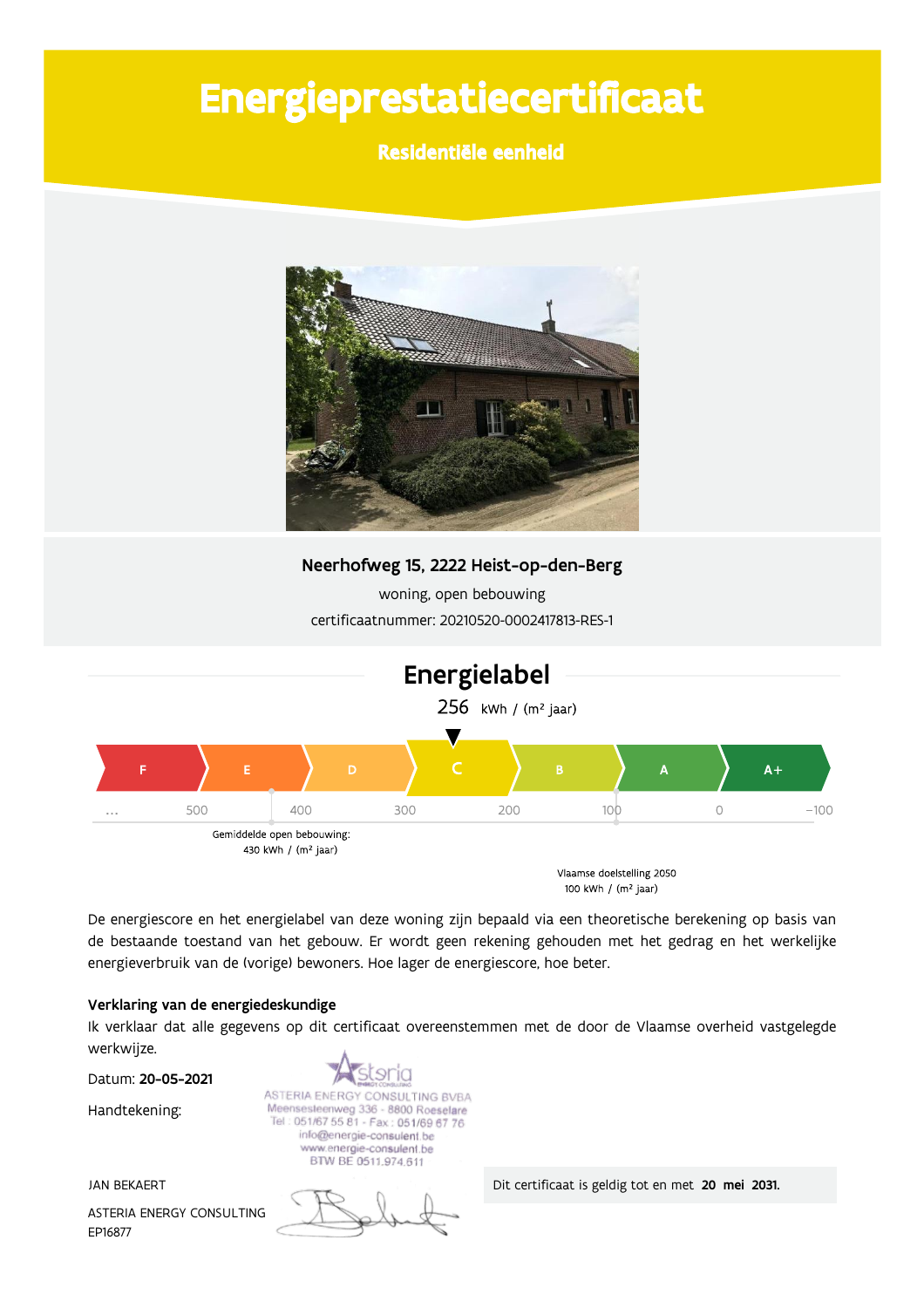## Huidige staat van de woning

### Om met uw woning te voldoen aan de energiedoelstelling, zijn er twee mogelijke pistes:

**OF** 

#### $(1)$ Inzetten op isolatie en verwarming

U isoleert elk deel van uw woning tot de doelstelling én voorziet  $\mathbf{u}$ een energie-efficiënte verwarmingsinstallatie (warmtepomp, condenserende ketel. (micro-)WKK. efficiënt warmtenet  $\bigcap_{ }$ decentrale toestellen met een totaal maximaal vermogen van 15 W/m<sup>2</sup>).

#### $2^{\circ}$ Energielabel van de woning

U behaalt een energielabel A voor uw woning(= energiescore van maximaal 100 kWh/(m<sup>2</sup> jaar)). U kiest op welke manier u dat doet: isoleren, efficiënt efficiënt ventileren, verwarmen, zonne-energie, hernieuwbare energie ...



Aanwezig Koeling en zomercomfort

Kans op oververhitting

Geen systeem aanwezig Luchtdichtheid

Niet bekend



#### Zonne-energie

Geen zonneboiler of zonnepanelen aanwezig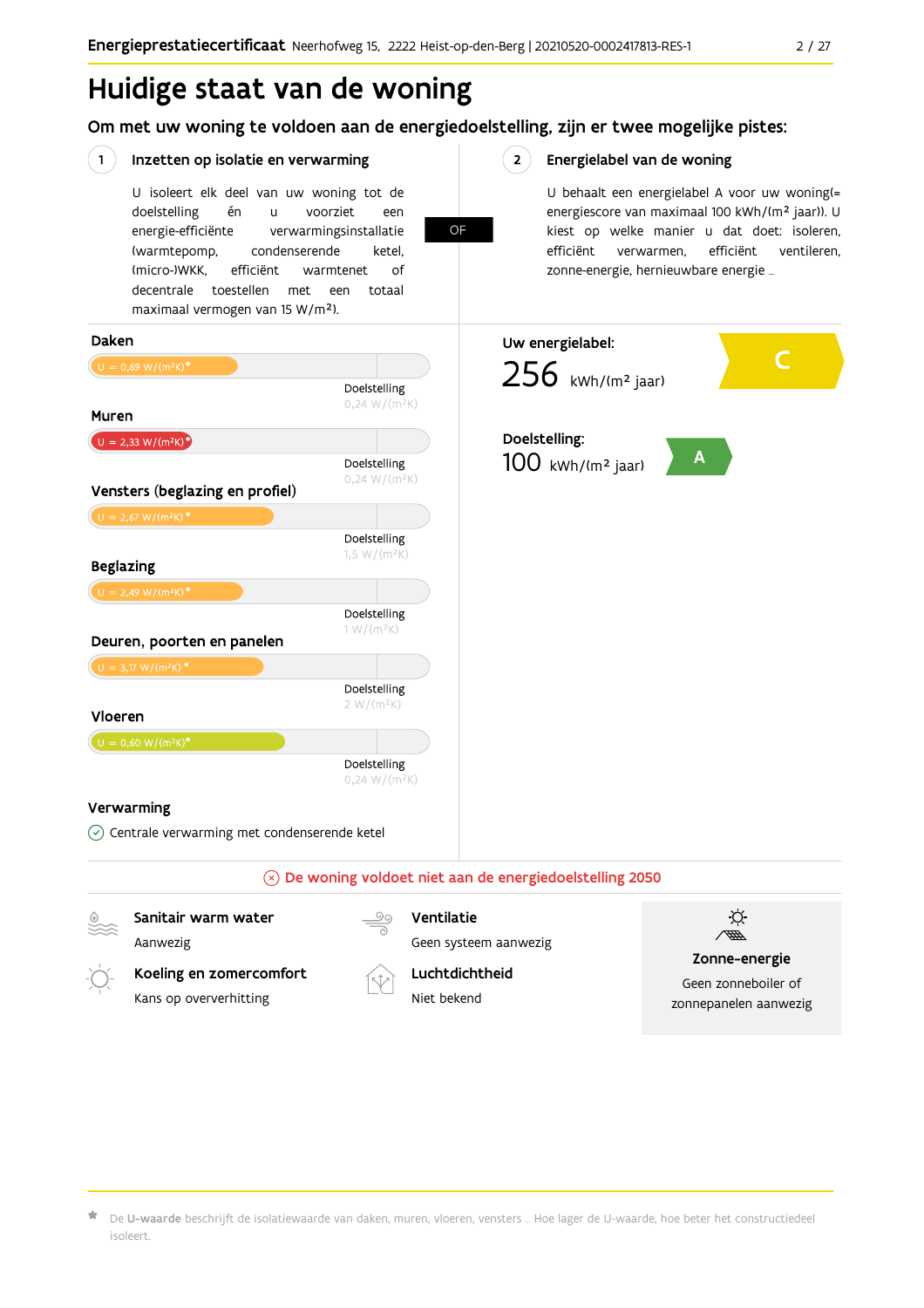## Overzicht aanbevelingen

In deze tabel vindt u aanbevelingen om uw woning energiezuiniger te maken. De aanbevelingen zijn gebaseerd op piste 1. Kunt u ze niet allemaal uitvoeren, dan helpen ze u ook om via piste 2 de doelstelling te halen. Vraag advies aan een specialist voordat u met de renovatiewerken start.

De volgorde in deze tabel is automatisch bepaald en is niet noodzakelijk de juiste volgorde om aan de slag te gaan. Het is louter een eerste indicatie op basis van de energieprestatie.



De prijsindicaties zijn automatisch berekend en kunnen door de energiedeskundige niet aangepast worden. De prijzen zijn bedoeld als indicatie van de gemiddelde marktprijs voor een bepaald type werk. Voor een concrete kostenraming moet u altijd beroep doen op een aannemer of architect. Meer informatie over wat wel en niet inbegrepen is vindt u op pagina 24.

|    | <b>HUIDIGE SITUATIE</b>                                                                                                                                                                  | <b>AANBEVELING</b>                                                                    | <b>GEMIDDELDE</b><br><b>PRIJSINDICATIE</b> |
|----|------------------------------------------------------------------------------------------------------------------------------------------------------------------------------------------|---------------------------------------------------------------------------------------|--------------------------------------------|
|    | <b>Vensters</b><br>8.5 m <sup>2</sup> van de vensters heeft enkele<br>beglazing of polycarbonaatplaten. De<br>raamprofielen zijn niet thermisch<br>onderbroken.                          | Vervang de vensters.                                                                  | € 7 500                                    |
|    | Muren<br>221 m <sup>2</sup> van de muren is vermoedelijk niet Plaats isolatie.<br>geïsoleerd.                                                                                            |                                                                                       | € 47 500 / € 73 000                        |
| Į⊞ | Vloeren<br>3,5 m <sup>2</sup> van de vloer is niet geïsoleerd.                                                                                                                           | Plaats isolatie.                                                                      | € 500                                      |
|    | Daken<br>241 m <sup>2</sup> van het dak is te weinig<br>geïsoleerd.                                                                                                                      | Plaats bijkomende isolatie.                                                           | € 13 500 / € 65 500                        |
|    | <b>Vensters</b><br>33 m <sup>2</sup> van de vensters heeft dubbele<br>beglazing of verouderde<br>hoogrendementsbeglazing. De<br>raamprofielen zijn thermisch weinig<br>performant.       | Vervang de vensters.                                                                  | € 31 500                                   |
|    | Deuren, poorten en panelen<br>2,1 m <sup>2</sup> van de deuren of poorten is<br>onvoldoende geïsoleerd.                                                                                  | Vervang de deuren en poorten.                                                         | € 3 500                                    |
|    | Zonne-energie<br>Er is geen installatie op zonne-energie<br>aanwezig.                                                                                                                    | Overweeg de plaatsing van zonnepanelen<br>of een zonneboiler.                         | € 4 500 / € 5 000                          |
|    | <b>Vensters</b><br>27 m <sup>2</sup> van de vensters heeft<br>hoogrendementsbeglazing (geplaatst na<br>2000). Dat is energiezuinig, maar voldoet<br>nog niet aan de energiedoelstelling. | Als u de beglazing vervangt, zorg dan dat<br>deze voldoet aan de energiedoelstelling. |                                            |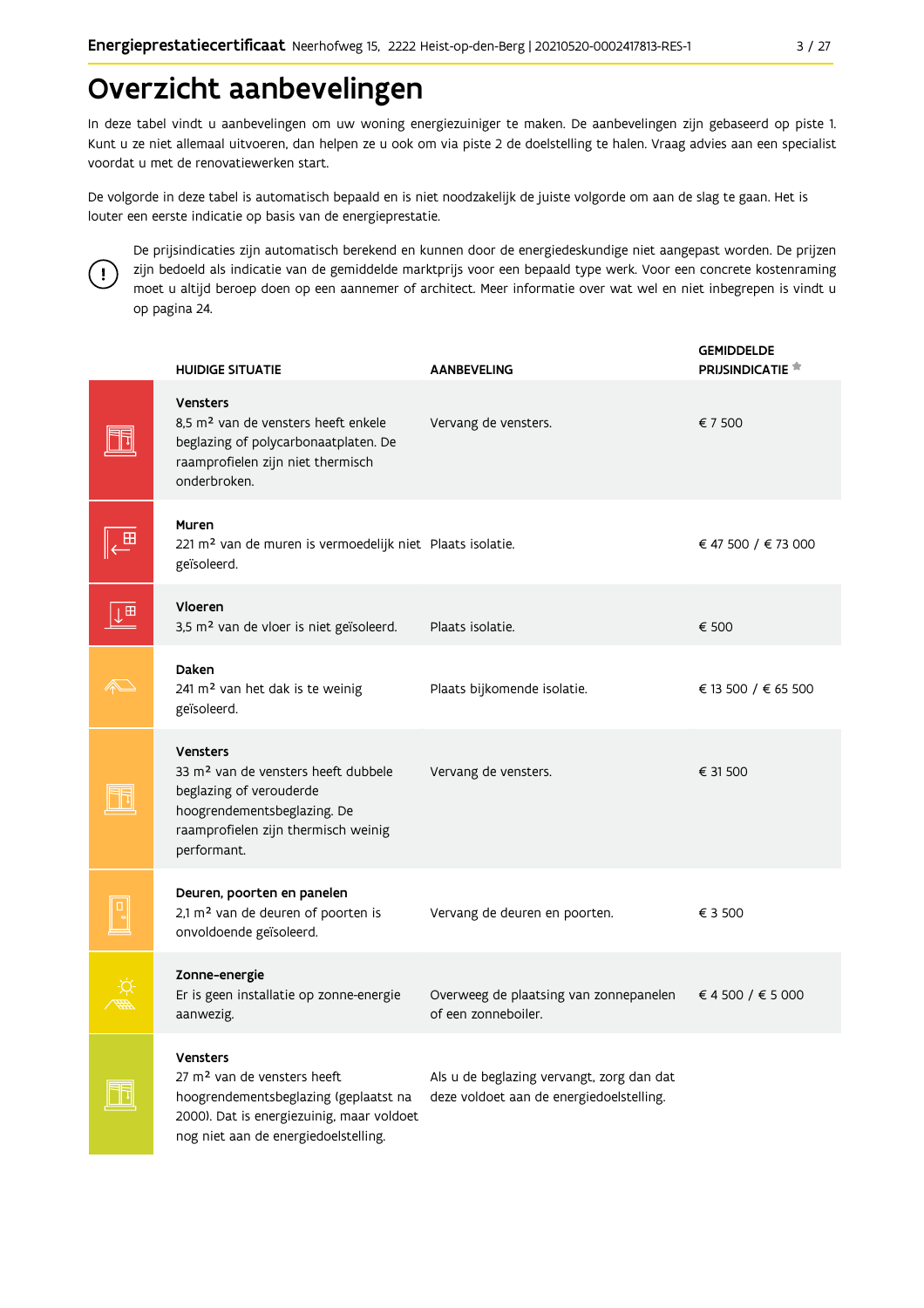| $\downarrow$ $\overline{H}$ | Vloeren<br>208 m <sup>2</sup> van de vloer isoleert vermoedelijk Overweeg eventueel om isolatie te plaatsen.<br>redelijk goed, maar voldoet nog niet aan<br>de energiedoelstelling.                   |
|-----------------------------|-------------------------------------------------------------------------------------------------------------------------------------------------------------------------------------------------------|
|                             | Deuren, poorten en panelen<br>1,4 m <sup>2</sup> van de deuren of poorten is<br>Overweeg om de deuren en poorten te<br>energiezuinig, maar voldoet nog niet aan vervangen.<br>de energiedoelstelling. |
|                             | • Energetisch helemaal niet in orde • Energetisch niet in orde • Zonne-energie • Energetisch redelijk in orde maar net niet voldoende voor de doelstelling                                            |

#### Energielabel na uitvoering van de aanbevelingen

Als u beslist om uw woning stapsgewijs te renoveren in de hierboven gesuggereerde volgorde, geeft de onderstaande energieschaal een overzicht van waar uw woning zich na elke stap zal bevinden op de energieschaal. Verandert u de volgorde, dan verandert ook de impact van elke maatregel. Dat kan hier niet weergegeven worden.



#### Aandachtspunten

 $\mathbf{I}$ 

ĺV

Hou rekening met de volgende aspecten als u uw woning energiezuinig en comfortabeler wilt maken.

Luchtdichtheid: De luchtdichtheid van uw woning is niet gemeten. Een goede luchtdichtheid is nodig om de warmte niet via spleten en kieren te laten ontsnappen. Let er bij de renovatie op dat de werken luchtdicht uitgevoerd worden. U kunt nadien de luchtdichtheid laten meten om eventueel overblijvende lekken op te sporen en uw energielabel mogelijk nog te verbeteren.

 $\frac{5}{2}$ Ventilatie: Uw woning beschikt mogelijk niet over voldoende ventilatievoorzieningen. Een goede ventilatie is echter noodzakelijk om een gezond binnenklimaat te garanderen. Voorzie bij uw renovatie daarom in een ventilatiesysteem. Om energie te besparen, kunt u het best kiezen voor een systeem met vraagsturing of warmteterugwinning.



Koeling en zomercomfort: Uw woning heeft kans op oververhitting. Overweeg buitenzonwering om de zon zoveel mogelijk buiten te houden tijdens de zomer. Vermijd de plaatsing van een koelinstallatie, want die verbruikt veel energie.

Sanitair warm water: Uw woning beschikt niet over een zonneboiler. Overweeg de plaatsing van een zonneboiler of warmtepompboiler. Daarmee kunt u energie besparen.

\* Als er verschillende gangbare uitvoeringsmethodes zijn, worden de prijzen hiervan gescheiden door een schuine streep. Meer detailinformatie vindt u vanaf pagina 24.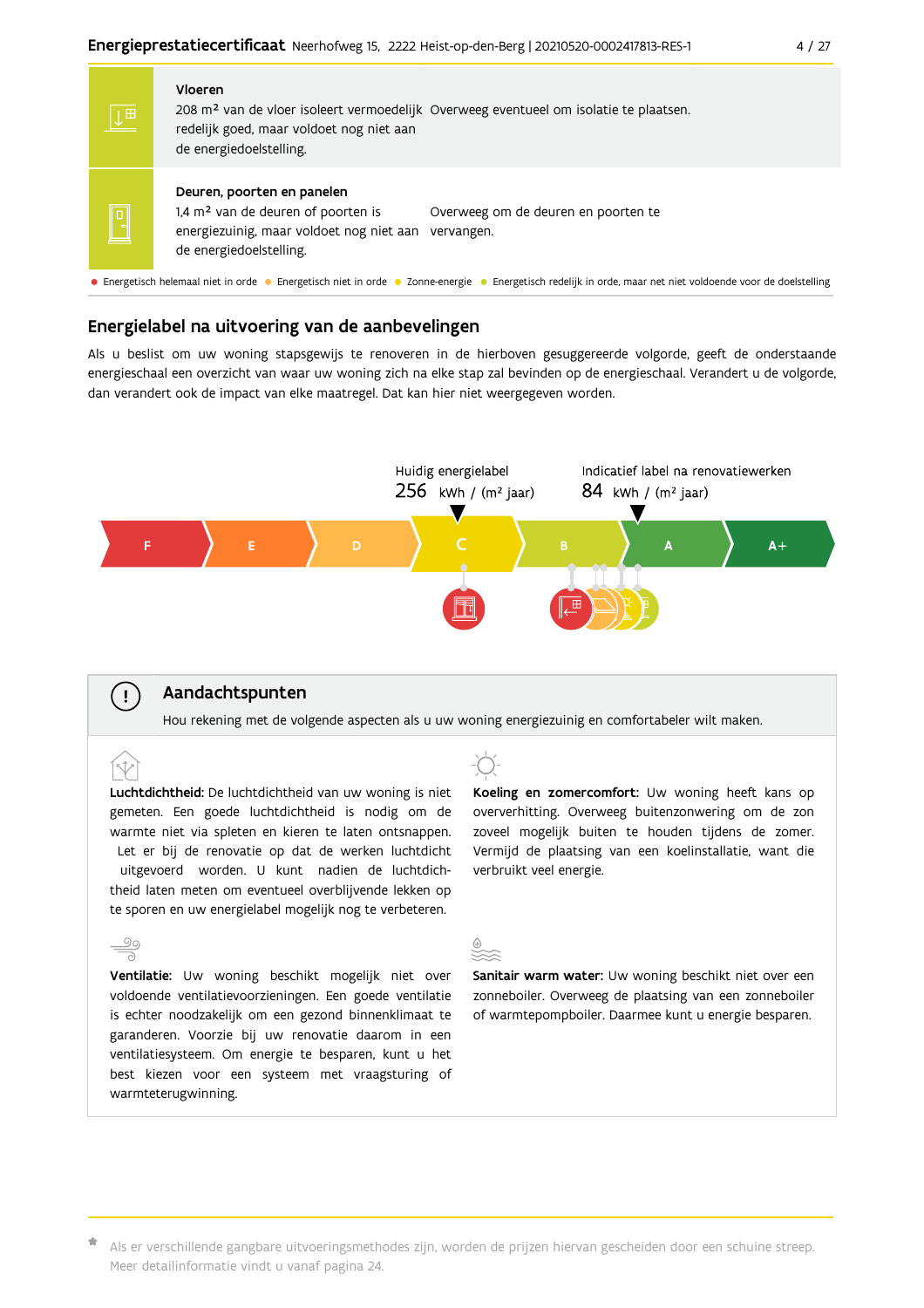#### Let op!

De aanbevelingen, aandachtspunten en eventuele prijsindicaties op het energieprestatiecertificaat worden standaard gegenereerd op de wijze die de Vlaamse overheid heeft vastgelegd. Laat u bijstaan door een specialist om op basis van de aanbevelingen en aandachtspunten een concreet renovatieplan op te stellen. De energiedeskundige is niet aansprakelijk voor de eventuele schade die ontstaat bij het uitvoeren van de standaard gegenereerde aanbevelingen of aandachtspunten.

#### Meer informatie?

- Voor meer informatie over het energieprestatiecertificaat, gebruiksgedrag, woningkwaliteit ... kunt u terecht op www.energiesparen.be.
- Meer informatie over uw woning vindt u op uw persoonlijke woningpas. Surf naar woningpas.vlaanderen.be om uw woningpas te bekijken.
- Meer informatie over beter renoveren vindt u op www.energiesparen.be/ikbenoveer.

#### Gegevens energiedeskundige: **JAN BEKAERT** ASTERIA ENERGY CONSULTING Gasmeterstraat 13, 9100 Sint-Niklaas EP16877

#### Premies

Informatie over energiewinsten, subsidies of andere financiële voordelen vindt u op www.energiesparen.be.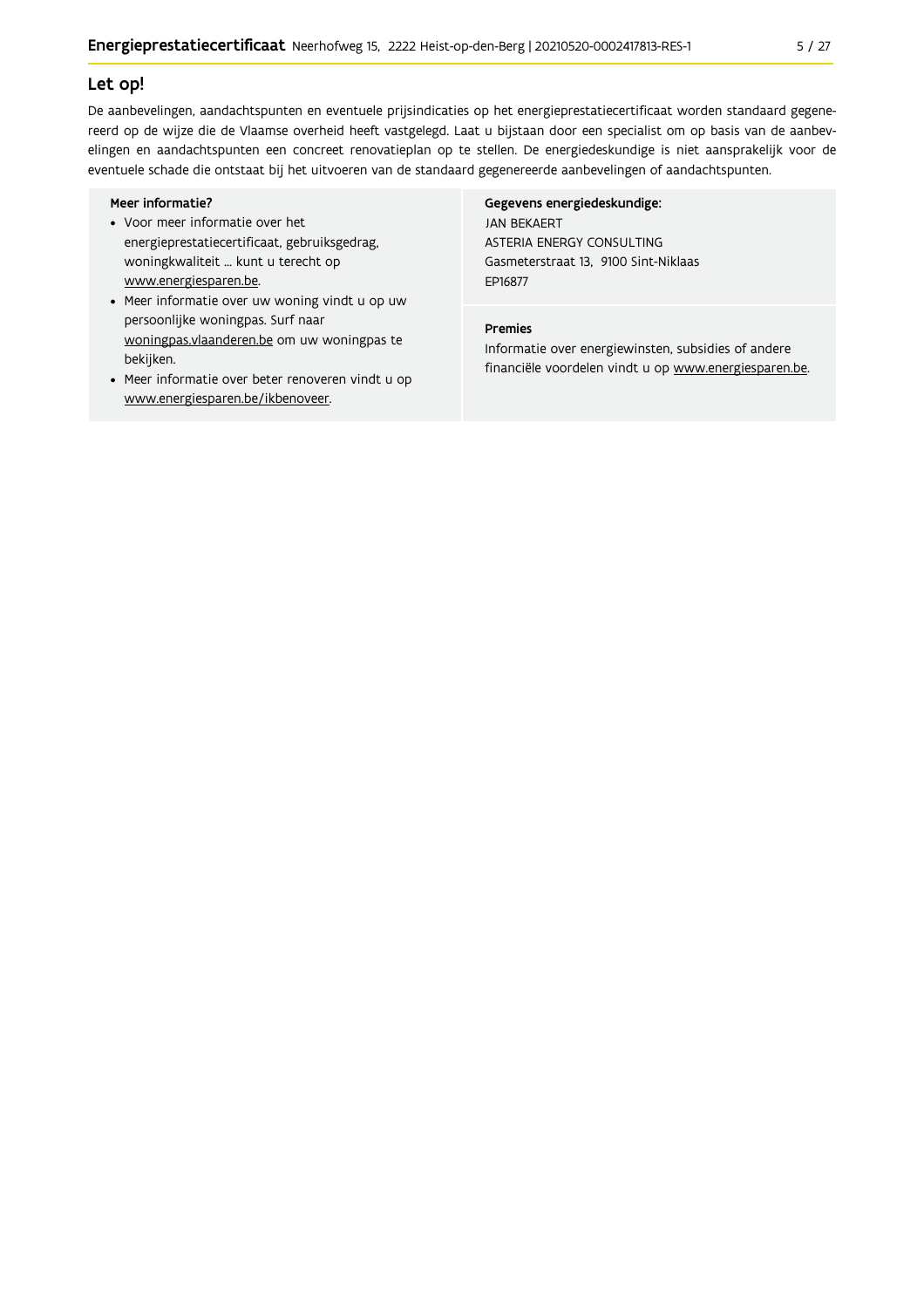## Energieprestatiecertificaat (EPC) in detail

Elk gebouw bestaat uit verschillende onderdelen die met elkaar verbonden zijn. Als u renoveert, kunt u het best al rekening houden met de werken die u later nog gaat uitvoeren.

Dit deel van het energieprestatiecertificaat gaat dieper in op de aanbevelingen van uw woning. Samen met uw architect of andere vakman kunt u op basis hiervan een renovatieplan opstellen.

#### Inhoudstafel

| Daken.                           | 8  |
|----------------------------------|----|
| Vensters en deuren               | 11 |
| Muren.                           | 15 |
| Vloeren                          | 18 |
| Ruimteverwarming                 | 20 |
| Installaties voor zonne-energie. | 21 |
| Overige installaties             | 23 |
| Toelichting prijsindicaties      | 24 |
|                                  |    |

#### 10 goede redenen om nu al te BENOveren

BENOveren is BEter reNOveren dan gebruikelijk is, met hogere ambities op het vlak van energieprestaties, goed gepland en met deskundig advies, zodat ook latere renovatiestappen haalbaar blijven (zie ook www.energiesparen.be/ikbenoveer). Een geBENOveerde woning biedt veel voordelen:

- 1. Een lagere energiefactuur 2. Meer comfort 3. Een gezonder binnenklimaat 4. Esthetische meerwaarde 5. Financiële meerwaarde  $\frac{1}{2}$ 6. Nodig voor ons klimaat 7. Uw woning is klaar voor uw oude dag 8. Minder onderhoud 9. Vandaag al haalbaar
	-
	- 10. De overheid betaalt mee

#### Renoveren of slopen: let op voor asbest!

Asbest is een schadelijke stof die nog regelmatig aanwezig is in gebouwen. In veel gevallen kunnen asbesttoepassingen op een eenvoudige en vooral veilige manier verwijderd worden. Deze werken en eventuele bijhorende kosten zijn niet inbegrepen in het EPC. Voor meer informatie over (het herkennen van) asbest en asbestverwijdering kunt u terecht op www.ovam.be.

#### Hoe wordt het EPC opgemaakt?

De eigenschappen van uw woning zijn door de energiedeskundige ingevoerd in software die door de Vlaamse overheid is opgelegd. De energiedeskundige mag zich alleen baseren op zijn vaststellingen tijdens het plaatsbezoek en op bewijsstukken die voldoen aan de voorwaarden die de Vlaamse overheid heeft opgelegd. Op basis van de invoergegevens berekent de software het energielabel en genereert automatisch aanbevelingen en eventueel ook prijsindicaties. Bij onbekende invoergegevens gaat de software uit van veronderstellingen, onder meer op basis van het (ver)bouw- of fabricagejaar. Om zeker te zijn van de werkelijke samenstelling van uw muur, dak of vloer kunt u ervoor kiezen om verder (destructief) onderzoek uit te voeren (losschroeven stopcontact, gaatje boren in een voeg, binnenafwerking tijdelijk verwijderen ...).

Voor meer informatie over de werkwijze, de bewijsstukken en de voorwaarden kunt u terecht op www.energiesparen.be.

#### **Energiedoelstelling 2050**

De energiedoelstelling van de Vlaamse Regering is om tegen 2050 alle woningen en appartementen in Vlaanderen minstens even energiezuinig te maken als een energetisch performante nieuwbouwwoning van 2017.

Ten tijde van de opmaak van dit EPC is het nog niet verplicht om aan die energiedoelstelling te voldoen. Denk echter vooruit! Hou nu al zo veel mogelijk rekening met die energiedoelstelling en streef zelfs naar beter.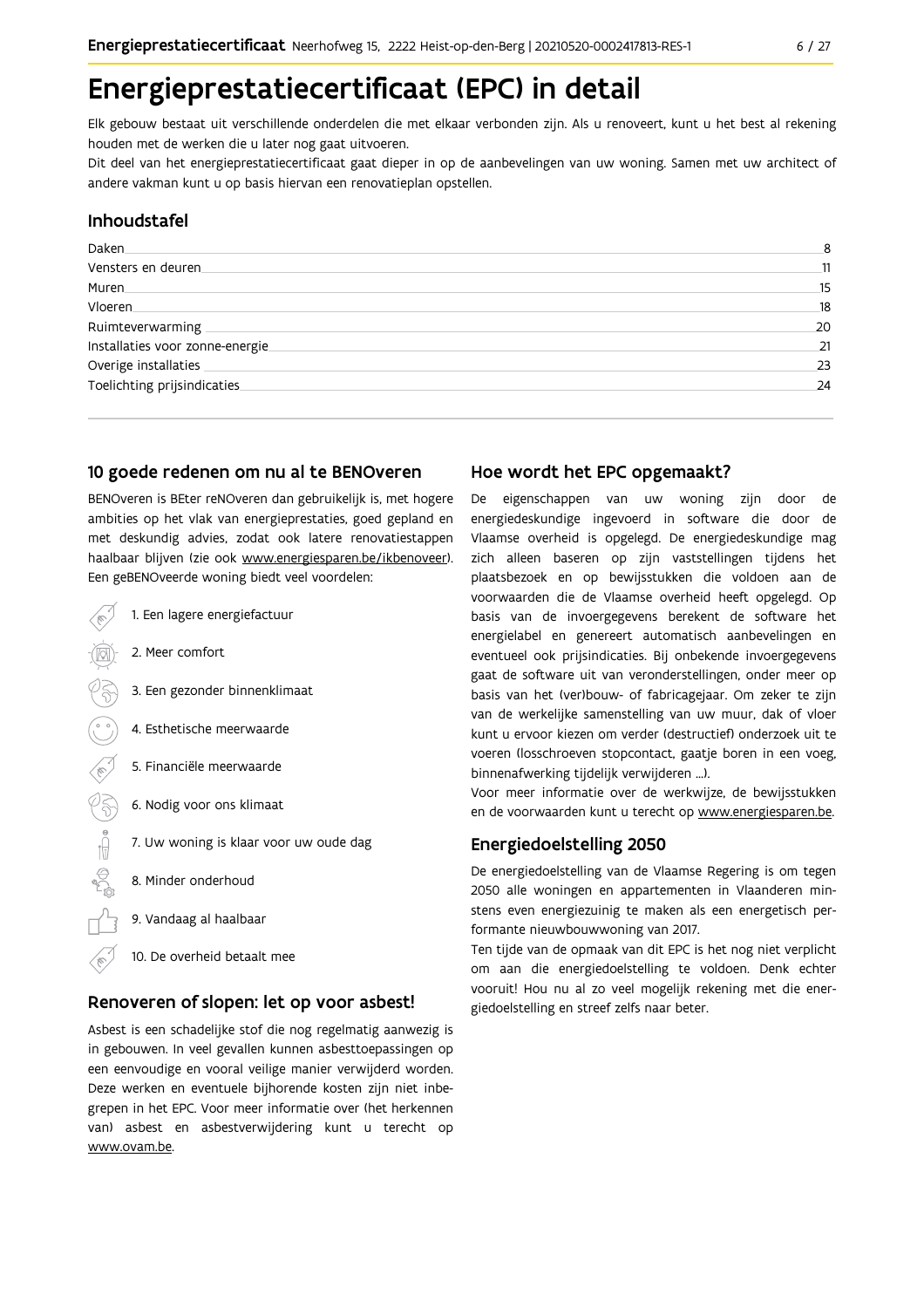### Algemene gegevens

| Gebouw id / Gebouweenheid id                                | 15993197 / 15994556            |
|-------------------------------------------------------------|--------------------------------|
| Datum plaatsbezoek                                          | 19/05/2021                     |
| Referentiejaar bouw                                         | Onbekend                       |
| Beschermd volume (m <sup>3</sup> )                          | 1.095                          |
| Ruimten niet opgenomen in het beschermd volume              | Kelder behoort niet tot het BV |
| Bruikbare vloeroppervlakte (m <sup>2</sup> )                | 366                            |
| Verliesoppervlakte (m <sup>2</sup> )                        | 746                            |
| Infiltratiedebiet $(m^3/(m^2h))$                            | Onbekend                       |
| Thermische massa                                            | Half zwaar/matig zwaar         |
| Open haard(en) voor hout aanwezig                           | Ja                             |
| Niet-residentiële bestemming                                | Geen                           |
| Ligging van de eenheid in het gebouw                        | Volledige woning               |
| Berekende energiescore (kWh/(m <sup>2</sup> jaar))          | 256                            |
| Karakteristiek jaarlijks primair energieverbruik (kWh/jaar) | 93.828                         |
|                                                             |                                |
| CO <sub>2</sub> -emissie (kg/jaar)                          | 24.534                         |
| Indicatief S-peil                                           | 134                            |
| Gemiddelde U-waarde gebouwschil (W/(m <sup>2</sup> K))      | 1,35                           |

### Verklarende woordenlijst

| beschermd volume                                    | Het volume van alle ruimten die men wenst te beschermen tegen warmteverlies naar<br>buiten, de grond en aangrenzende onverwarmde ruimten.                                                                                                                                 |
|-----------------------------------------------------|---------------------------------------------------------------------------------------------------------------------------------------------------------------------------------------------------------------------------------------------------------------------------|
| bruikbare vloeroppervlakte                          | De vloeroppervlakte binnen het beschermd volume die beloopbaar en toegankelijk is.                                                                                                                                                                                        |
| U-waarde                                            | De U-waarde beschrijft de isolatiewaarde van daken, muren, vensters  Hoe lager de<br>U-waarde, hoe beter de constructie isoleert.                                                                                                                                         |
| R-waarde                                            | De warmteweerstand van een materiaallaag. Hoe groter de R-waarde, hoe beter de<br>materiaallaag isoleert.                                                                                                                                                                 |
| lambdawaarde                                        | De warmtegeleidbaarheid van een materiaal. Hoe lager de lambdawaarde, hoe beter<br>het materiaal isoleert.                                                                                                                                                                |
| karakteristiek jaarlijks primair<br>energieverbruik | De berekende hoeveelheid primaire energie die gedurende één jaar nodig is voor de<br>verwarming, de aanmaak van sanitair warm water, de ventilatie en de koeling van een<br>woning. Eventuele bijdragen van zonneboilers en zonnepanelen worden in mindering<br>gebracht. |
| berekende energiescore                              | Een maat voor de totale energieprestatie van een woning. De berekende energiescore<br>is gelijk aan het karakteristiek jaarlijks primair energieverbuik, gedeeld door de<br>bruikbare vloeroppervlakte.                                                                   |
| S-peil                                              | Een maat voor de energieprestatie van de gebouwschil van een woning. Het S-peil<br>houdt rekening met de isolatie, de luchtdichtheid, de oriëntatie, de zonnewinsten en<br>de vormefficiëntie. Hoe lager het S-peil, hoe energie-efficiënter de gebouwschil.              |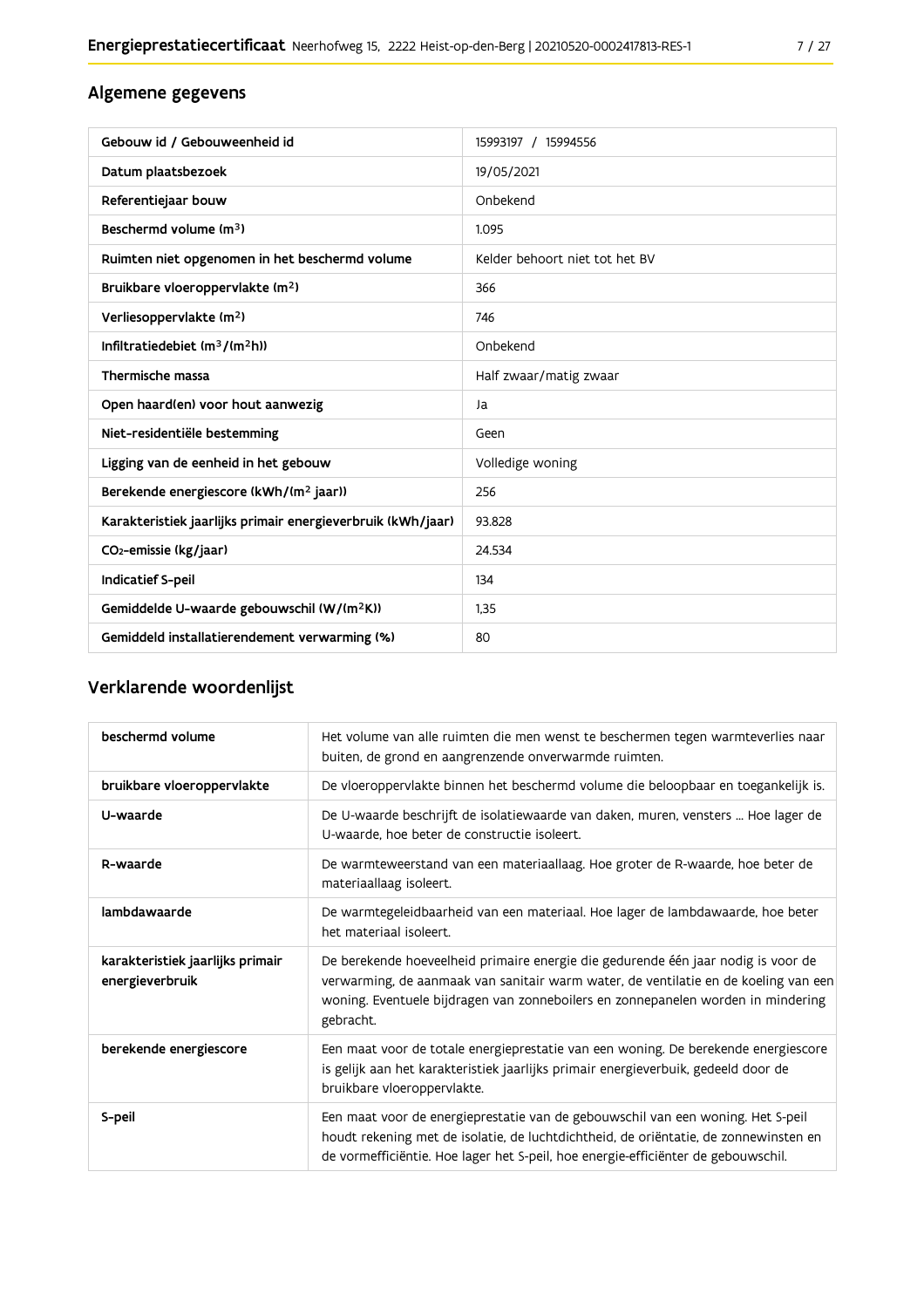### **Daken**



#### **Hellend dak**

241 m<sup>2</sup> van het hellende dak is te weinig geïsoleerd.

Plaats bijkomende isolatie aan de € 13.500<sup> $\uparrow$ </sup> binnenkant van het hellende dak  $\epsilon$  65 500<sup> $\star$ </sup> of plaats bijkomende isolatie aan de buitenkant van het hellende dak.

Bij de renovatie van uw dak kunt u het best streven naar een U-waarde van maximaal 0,24 W/(m<sup>2</sup>K). Dat komt overeen met een isolatielaag van ongeveer 14 cm minerale wol of XPS ( $\lambda_a$  = 0,035 W/(m.K)) of 12 cm PUR ( $\lambda_a$  = 0,027 W/(m.K)). Als u de isolatie van uw platte of hellende dak tussen een houten dakstructuur plaatst, moet u de isolatiedikte verhogen tot minstens 22 cm minerale wol.

Hoogstwaarschijnlijk renoveert u uw dak(en) maar één keer grondig. Isoleer daarom meteen maximaal. De energiedoelstelling van 0,24 W/(m<sup>2</sup>K) vormt de basis, maar u kunt altijd streven naar beter.

### Denk vooruit!

- · Isoleert u eerst uw dak en dan uw muren? Verleng dan nu al de dakoversteken zodat de buitenmuurisolatie luchtdicht en zonder koudebrug op de dakisolatie kan aansluiten. Plaats ook de regenwaterafvoer zodanig dat er nog plaats genoeg is om buitenmuurisolatie te plaatsen.
- · Wordt het platte dak een stuk dikker door de isolatie? Hou er dan rekening mee dat u ook de dakgoten, brandmuurtjes, dakranden, gevels ... moet verhogen.
- · Bent u van plan een ventilatiesysteem, zonneboiler of zonnepanelen te plaatsen? Hou dan nu al rekening met de nodige leidingdoorvoeren of dakverstevigingen.
- · Denk bij de renovatie van uw dak aan functies die u later nog wilt toevoegen (bijvoorbeeld een zolderkamer wordt bureau) en zorg nu al voor voldoende daglicht door bijvoorbeeld dakvlakvensters te integreren in uw dak.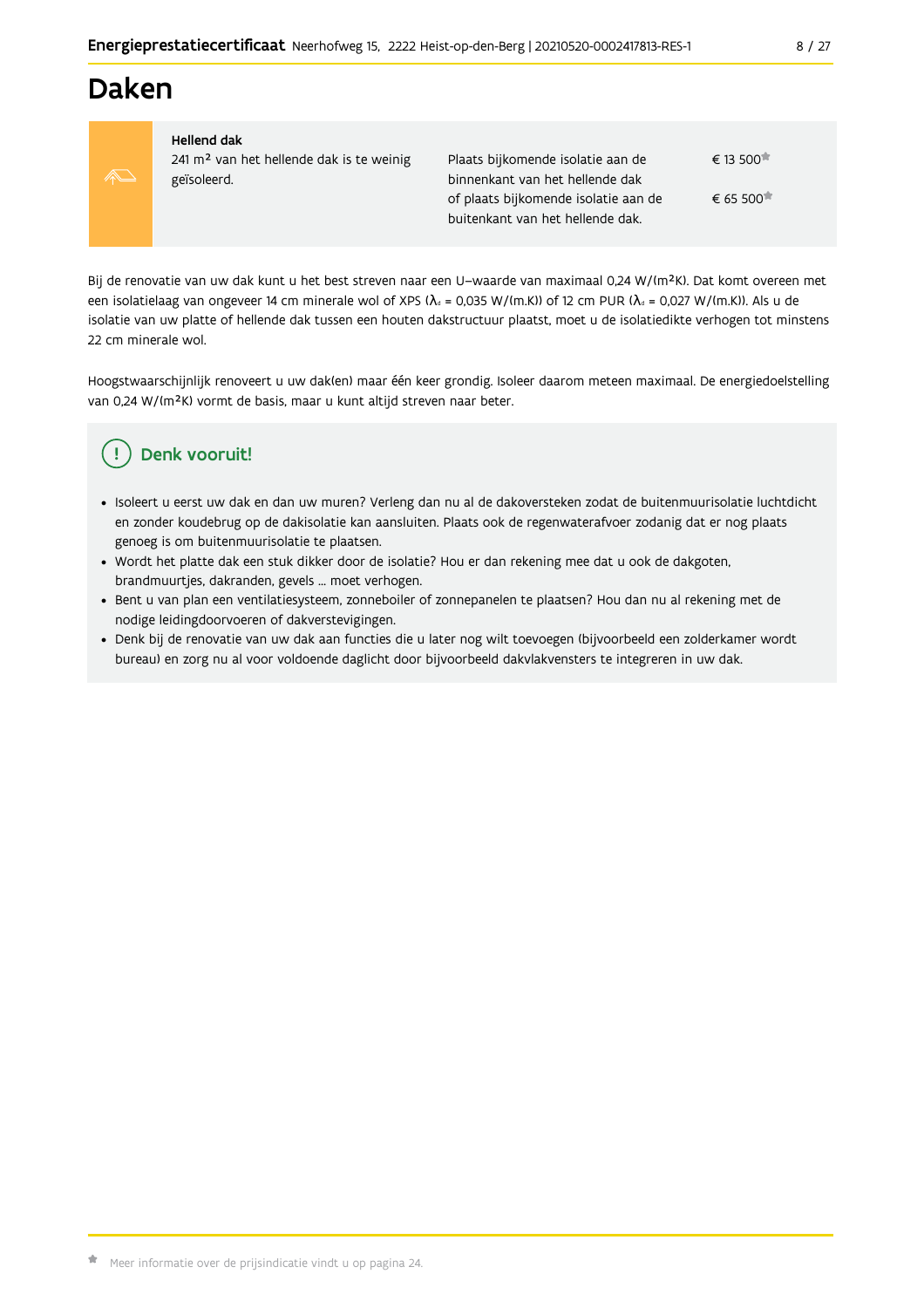#### Een hellend dak isoleren

Fen hellend dak kunt u aan de buiten- of binnenkant isoleren

#### 1. Dak isoleren aan de buitenkant

De isolatie wordt boven op de draagconstructie geplaatst. Daarboven komen een onderdak en dakbedekking (pannen, leien ...).



1. Dampscherm | 2. Isolatie | 3. Onderdak | 4. Dakbekleding  $\Theta$ 

- · Isolatieplaten kunnen doorlopen, waardoor er geen risico is op koudebruggen bij de aansluiting met de muurisolatie.
- · Bestaande dakconstructie kan van binnenuit volledig zichtbaar blijven en binnenafwerking kan behouden worden.
- · U hebt de mogelijkheid om uw dak aan de buitenkant een · Uw dak krijgt een nieuwe look aan de binnenkant (bv. met nieuwe look te geven (met nieuwe dakbedekkingsmaterialen).

#### $\bigcap$

- · Meestal moeilijker uitvoerbaar en duurder, omdat de dakbedekking, panlatten en tengellatten eerst verwijderd moeten worden.
- · Niet altijd mogelijk of wenselijk, bijvoorbeeld door de aansluiting op aanpalende daken, of omdat de dakvlakvensters dan in de hoogte moeten worden aangepast.

#### 2. Dak isoleren aan de binnenkant

De isolatie wordt tussen en onder de dakconstructie aan de binnenkant geplaatst. Daartegen komt een dampscherm en, indien gewenst, een binnenafwerking.



1. Onderdak | 2. Isolatie | 3. Dampscherm | 4. binnenafwerking

#### $\bigoplus$

- Als de dakconstructie in goede staat is en er een onderdak aanwezig is, is isolatie aan de binnenkant van het dak de goedkoopste oplossing.
- · U kunt de werken eventueel zelf uitvoeren volgens de regels van de kunst.
- gipsplaten en afwerking).

#### ⊙

- · Er is extra aandacht nodig voor de overgang van de dakisolatie naar de muurisolatie.
- · Dit kan enkel uitgevoerd worden indien er een dampopen onderdak aanwezig is.
- · U verliest het originele uitzicht van de bestaande dakconstructie en er gaat vaak zolderruimte verloren.

### Pas op!

- · Zorg steeds dat de isolatie wind- en luchtdicht geplaatst wordt. Anders gaat een groot deel van het isolatie-effect teniet.
- · Het extra gewicht op de bestaande constructie van het dak heeft mogelijk een impact op de draagkracht en stabiliteit van het dak, de gevels en de fundering.
- · Door het isoleren van het dak gaat de luchtdichtheid van uw woning er op vooruit en kan de luchtverversing niet meer gebeuren via spleten en kieren. Voorzie dus een ventilatiesysteem om uw woning te ventileren. Dat is niet enkel essentieel om vochtproblemen te vermijden, maar ook voor uw gezondheid en uw comfort.

Laat u bijstaan door een architect, aannemer of vakman voor deskundig advies en een goede uitvoering van de werken.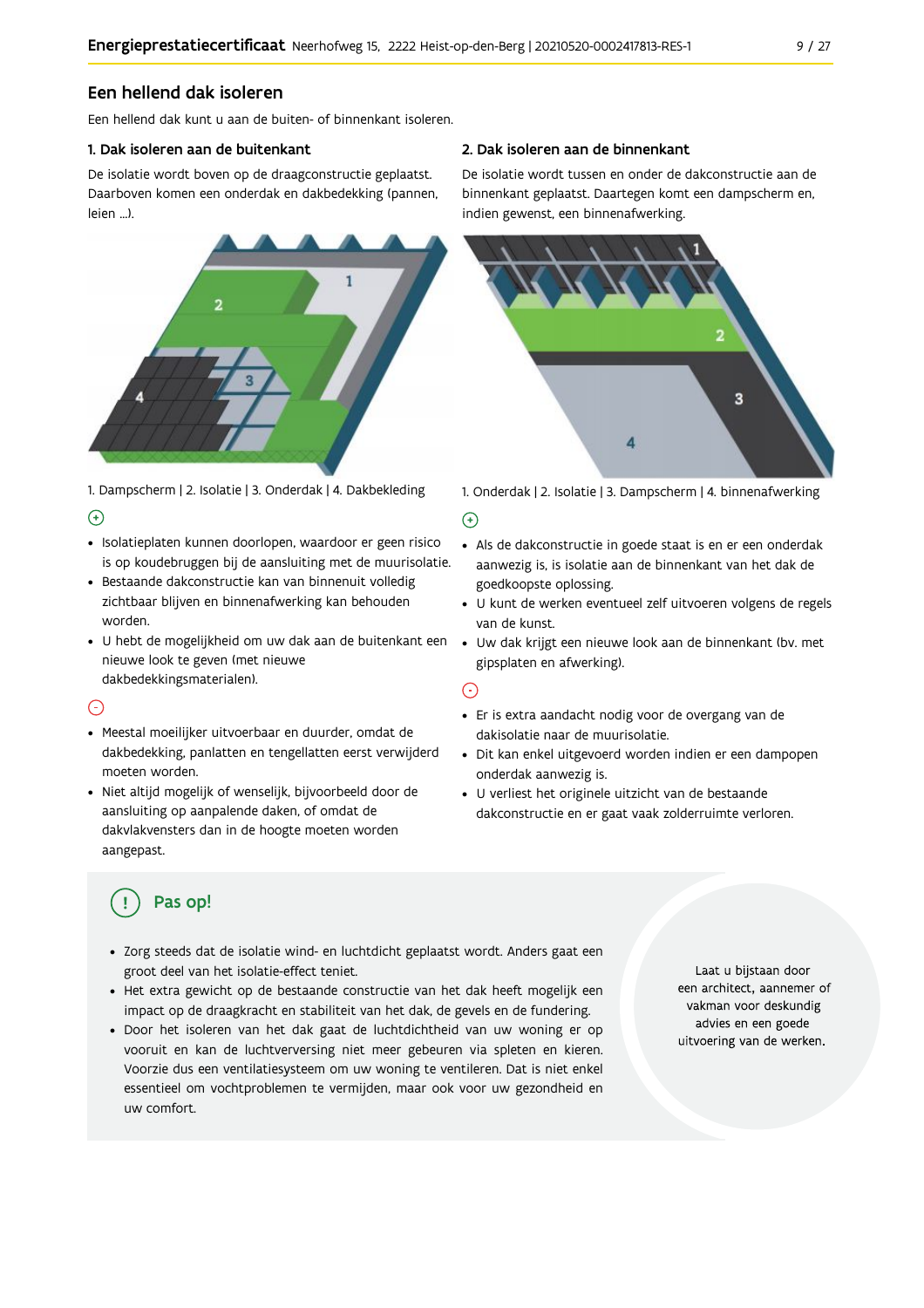### Technische fiche daken

De energiedeskundige heeft de onderstaande gegevens ingevoerd. Bezorg die gegevens aan uw vakman.

|                    | Beschrijving     | Oriëntatie | (m <sup>2</sup> )<br>Netto-oppervlakte | bekend<br>U-waarde l<br>(W/(m <sup>2</sup> K)) | bekend<br>R-waarde l<br>(m <sup>2</sup> K/W) | <b>Isolatie</b>              | renovatie<br>Refjaar     | R-waarde isolatie<br>bekend (m <sup>2</sup> K/W) | Luchtlaag | Daktype | U-waarde<br>Berekende<br>$(W/(m^2K))$ |
|--------------------|------------------|------------|----------------------------------------|------------------------------------------------|----------------------------------------------|------------------------------|--------------------------|--------------------------------------------------|-----------|---------|---------------------------------------|
|                    | Hellend dak voor |            |                                        |                                                |                                              |                              |                          |                                                  |           |         |                                       |
| $\bullet$          | DV <sub>2</sub>  | N          | 50                                     | $\blacksquare$                                 | ٠                                            | 80mm EPS<br>tussen regelwerk | $\overline{\phantom{a}}$ | 1,60                                             | afwezig   | a       | 0,67                                  |
| $\bullet$          | DV1              | N          | 76                                     | $\overline{\phantom{a}}$                       | ٠                                            | 75mm MW<br>tussen regelwerk  | $\overline{\phantom{a}}$ | 1,50                                             | onbekend  | a       | 0,71                                  |
| Hellend dak achter |                  |            |                                        |                                                |                                              |                              |                          |                                                  |           |         |                                       |
| $\bullet$          | DA <sub>2</sub>  | Z          | 47                                     | $\overline{\phantom{a}}$                       |                                              | 80mm EPS<br>tussen regelwerk | $\overline{\phantom{a}}$ | 1,60                                             | afwezig   | a       | 0,67                                  |
| $\bullet$          | DA1              | Z          | 68                                     | $\overline{\phantom{a}}$                       | ٠                                            | 75mm MW<br>tussen regelwerk  | $\overline{\phantom{a}}$ | 1,50                                             | onbekend  | a       | 0,71                                  |

#### Legende

a dak niet in riet of cellenbeton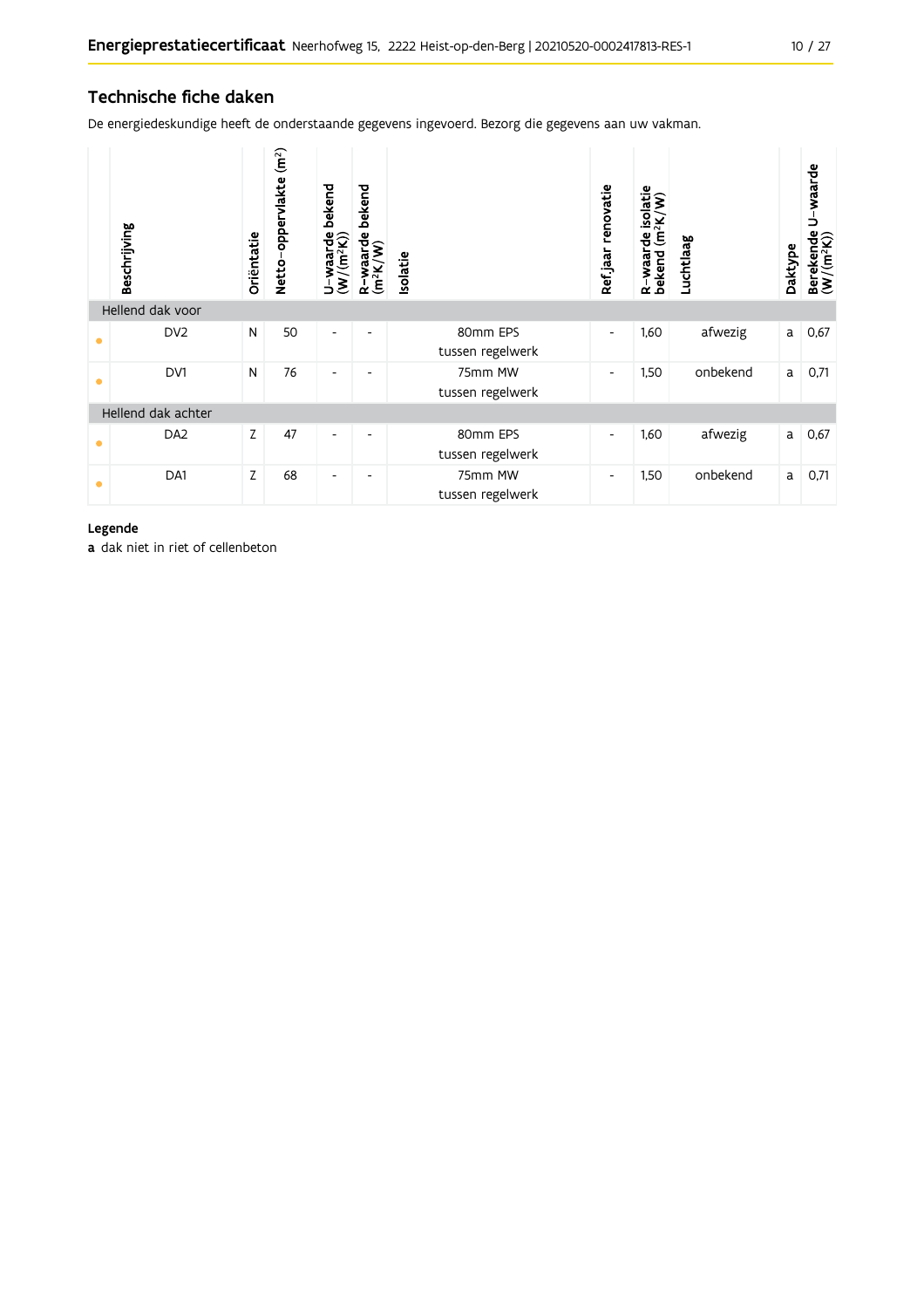### Vensters en deuren

|  | <b>Vensters</b><br>5.1 m <sup>2</sup> van de vensters heeft enkele<br>beglazing. Dat is niet energiezuinig. Ook de<br>raamprofielen zijn thermisch weinig<br>performant.                                              | Vervang de vensters door nieuwe vensters € 4 500 <sup>*</sup><br>met hoogrendementsbeglazing en<br>energieperformante raamprofielen.  |                       |
|--|-----------------------------------------------------------------------------------------------------------------------------------------------------------------------------------------------------------------------|---------------------------------------------------------------------------------------------------------------------------------------|-----------------------|
|  | Dakvensters en koepels<br>3,4 m <sup>2</sup> van de dakvlakvensters of koepels<br>heeft polycarbonaatplaten. Dat is niet<br>energiezuinig. Ook de profielen zijn<br>thermisch weinig performant.                      | Plaats nieuwe dakvlakvensters of koepels<br>met hoogrendementsbeglazing en<br>energieperformante raamprofielen                        | € 3 000               |
|  | <b>Vensters</b><br>13.9 m <sup>2</sup> van de vensters heeft dubbele<br>beglazing of verouderde<br>hoogrendementsbeglazing. Dat is weinig<br>energiezuinig. Ook de raamprofielen zijn<br>thermisch weinig performant. | Vervang de vensters door nieuwe vensters € 11 500 <sup>*</sup><br>met hoogrendementsbeglazing en<br>energieperformante raamprofielen. |                       |
|  | Dakvensters en koepels<br>19,5 m <sup>2</sup> van de dakvlakvensters of koepels<br>heeft dubbele beglazing. Dat is weinig<br>energiezuinig. Ook de profielen zijn<br>thermisch weinig performant.                     | Plaats nieuwe dakvlakvensters of koepels<br>met hoogrendementsbeglazing en<br>energieperformante raamprofielen.                       | € 20 000 <sup>★</sup> |
|  | Deuren en poorten<br>2,1 m <sup>2</sup> van de deuren of poorten is<br>onvoldoende geïsoleerd.                                                                                                                        | Vervang de weinig energiezuinige deuren<br>of poorten door een energiezuinig<br>alternatief met sterk isolerende profielen.           | € 3 500               |
|  | <b>Vensters</b><br>27 m <sup>2</sup> van de vensters heeft<br>hoogrendementsbeglazing (geplaatst na<br>2000). Dat is redelijk energiezuinig, maar<br>voldoet nog niet aan de energiedoelstelling.                     | Als u de beglazing vervangt, zorg dan dat<br>deze voldoet aan de energiedoelstelling.                                                 |                       |
|  | Deuren en poorten<br>1,4 m <sup>2</sup> van de deuren of poorten is<br>energiezuinig, maar voldoet nog niet aan de<br>energiedoelstelling                                                                             | Overweeg bij een grondige renovatie om<br>de deuren of poorten te vervangen.                                                          |                       |

De kwaliteit van zowel de beglazing als de profielen bepaalt de energieprestatie van uw vensters. Kies altijd voor dubbele hoogrendementsbeglazing of drievoudige beglazing met een U-waarde van maximaal 1,0 W/(m<sup>2</sup>K). Bij de renovatie van vensters kunt u het best streven naar een U-waarde van maximaal 1,5 W/(m<sup>2</sup>K) voor de vensters (glas + profielen). Naast de vensters in de gevel verdienen ook dakvlakvensters, koepels, lichtstraten, polycarbonaatplaten en glasbouwstenen de nodige aandacht.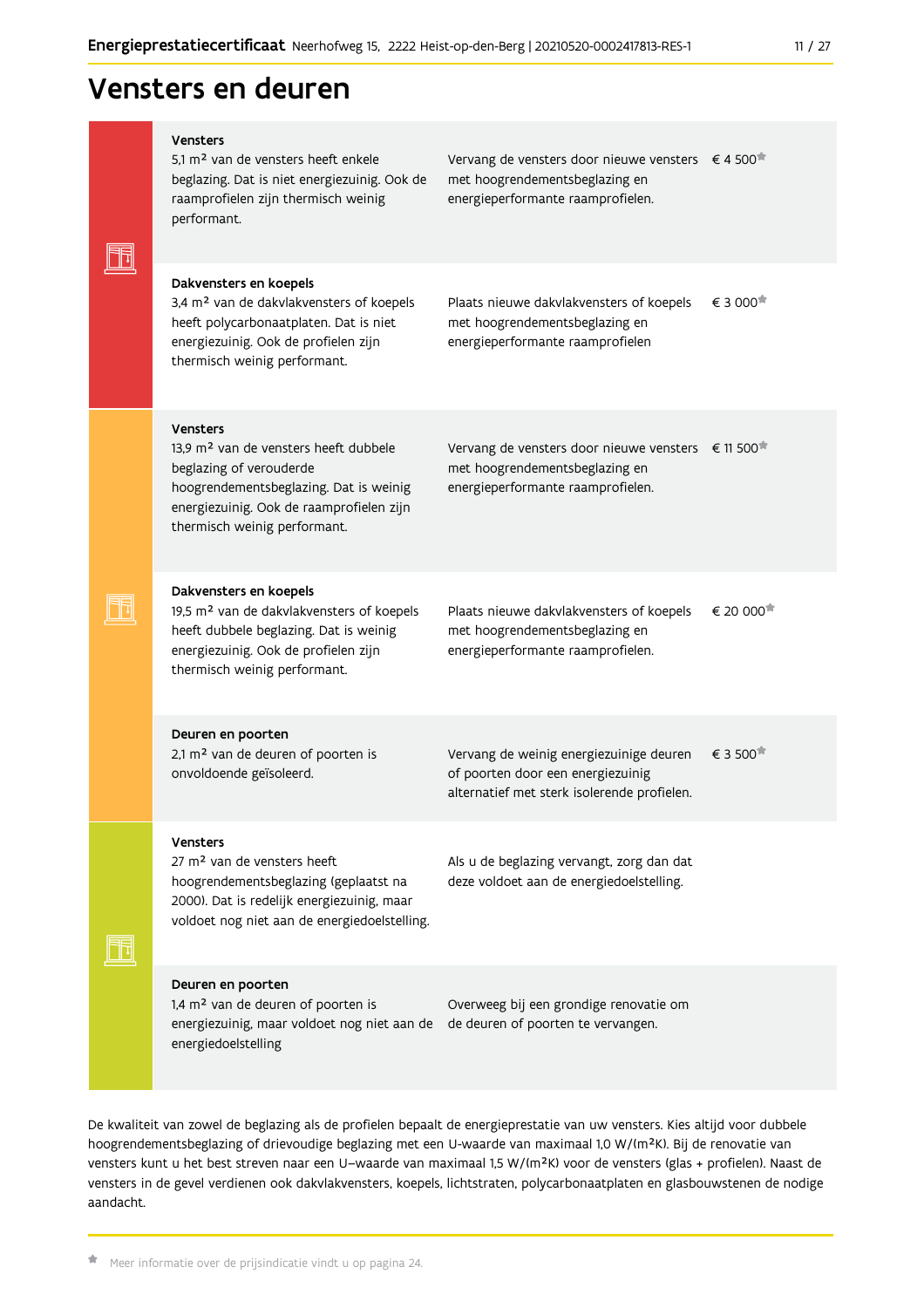Bij de vervanging van uw deuren, poorten of panelen kunt u het best streven naar een U-waarde van maximaal 2 W/(m<sup>2</sup>K). Kies daarom voor een deur of poort met sterk isolerende profielen en panelen. Als de deur glas bevat, kunt u het best kiezen voor dubbele hoogrendementsbeglazing of drievoudige beglazing met een U-waarde van maximaal 1,0 W/(m<sup>2</sup>K).

Hoogstwaarschijnlijk vervangt u uw buitenschrijnwerk maar één keer. Kies daarom meteen voor de meest energie-efficiënte oplossing.

### Denk vooruit!

- · Vervangt u eerst uw buitenschrijnwerk en isoleert u pas nadien uw gevels? Zorg er nu al voor dat de buitenmuurisolatie zonder koudebruggen op de profielen van uw vensters en deuren zal kunnen aansluiten. Zo vermijdt u condensatie en schimmelvorming in uw woning.
- Bent u van plan om ventilatie te plaatsen met natuurlijke toevoer, eventueel in combinatie met mechanische afvoer? Bouw dan nu al ventilatieroosters in de vensters in.
- · Bent u van plan geautomatiseerde buitenzonwering te plaatsen? Breng dan nu al de nodige bekabeling aan.

#### Vensters vervangen

Het venster (glas + profielen) in zijn geheel vervangen is op energetisch vlak de beste oplossing. Als het om bepaalde redenen (esthetisch, bouwkundige regelgeving ...) niet mogelijk of gewenst is om het volledige venster te vervangen, vervang dan minstens het glas of plaats een dubbel raam of voorzetglas. Besteed altijd voldoende aandacht aan een luchtdichte plaatsing van het buitenschrijnwerk.

Beschikt u nog over oude rolluikkasten? Vervang ze door geïsoleerde luchtdichte kasten.

#### Deuren, poorten of panelen vervangen

Zorg ervoor dat deuren, poorten of panelen luchtdicht geplaatst worden. Een luchtdichte buitendeur is aan vier kanten uitgerust met een goede dichting. Aan de onderkant van de deur wordt daarvoor vaak gebruikgemaakt van een zogenaamde valdorpel. Dat is een automatisch tochtprofiel dat onzichtbaar in de onderkant van de deur is ingewerkt. Door een mechanisme gaat de valdorpel automatisch naar beneden als de deur dichtgaat en komt hij naar omhoog als de deur geopend wordt.

### Pas op!

· Dankzij de vervanging van het buitenschrijnwerk gaat de luchtdichtheid van uw woning er sterk op vooruit en kan de luchtverversing niet meer gebeuren via spleten en kieren. Voorzie dus een ventilatiesysteem om uw woning te ventileren. Dat is niet enkel essentieel om vochtproblemen te vermijden, maar ook voor uw gezondheid en uw comfort.

Laat u bijstaan door een architect, aannemer of vakman voor deskundig advies en een goede uitvoering van de werken.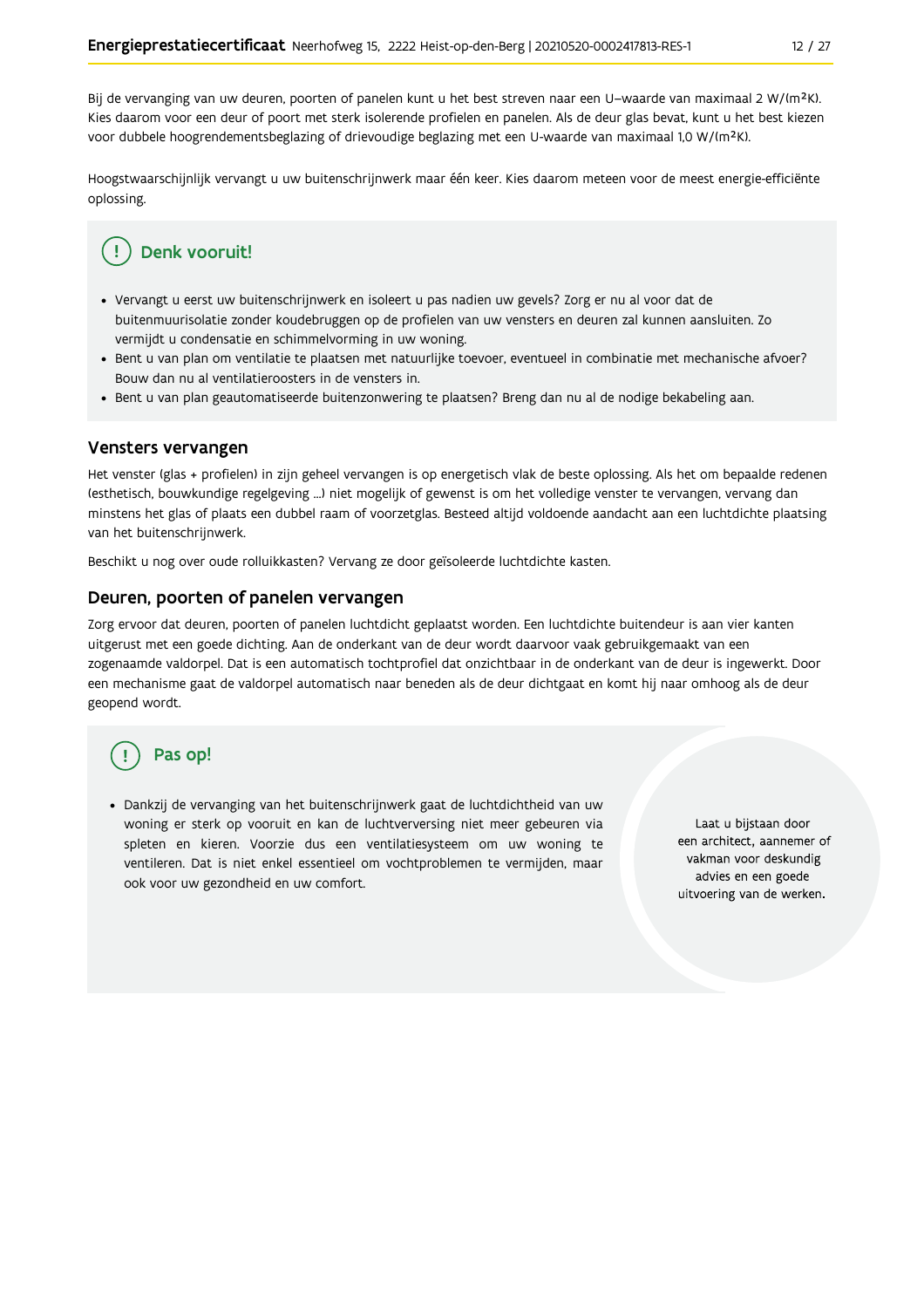#### Technische fiche van de vensters

De energiedeskundige heeft de onderstaande gegevens ingevoerd. Bezorg die gegevens aan uw vakman.

|           | Beschrijving          | Oriëntatie  | Helling   | Oppervlakte (m <sup>2</sup> ) | U-waarde bekend<br>(W/(m <sup>2</sup> K)) | <b>Beglazing</b>                                   | Buitenzonwering              | Profiel    | Berekende U-waarde<br>(W/(m <sup>2</sup> K)) |
|-----------|-----------------------|-------------|-----------|-------------------------------|-------------------------------------------|----------------------------------------------------|------------------------------|------------|----------------------------------------------|
|           | In voorgevel          |             |           |                               |                                           |                                                    |                              |            |                                              |
| $\bullet$ | VG1-GL5               | N           | verticaal | 8,4                           |                                           | HR-glas b<br>U=1,10 W/(m <sup>2</sup> K)<br>$HR++$ |                              | kunst>2000 | 1,61                                         |
| $\bullet$ | VG1-GL3               | N           | verticaal | 0,6                           | $\blacksquare$                            | enkel glas                                         | $\blacksquare$               | hout       | 5,08                                         |
| $\bullet$ | VG1-GL2               | N           | verticaal | 3                             | $\overline{\phantom{a}}$                  | enkel glas                                         |                              | hout       | 5,08                                         |
|           | VG1-GL1               | N           | verticaal | 0,8                           | $\overline{\phantom{a}}$                  | enkel glas                                         | $\blacksquare$               | hout       | 5,08                                         |
|           | VG1-GL4               | N           | verticaal | 0,7                           | $\blacksquare$                            | enkel glas                                         |                              | hout       | 5,08                                         |
|           | In achtergevel        |             |           |                               |                                           |                                                    |                              |            |                                              |
| $\bullet$ | AG1-GL5               | Z           | verticaal | 4                             |                                           | HR-glas b<br>U=1,10 W/(m <sup>2</sup> K)<br>$HR++$ |                              | kunst>2000 | 1,61                                         |
| ۰         | AG1-GL4               | $\mathsf Z$ | verticaal | 1,3                           | $\overline{\phantom{a}}$                  | HR-glas b<br>U=1,10 W/(m <sup>2</sup> K)<br>$HR++$ |                              | kunst>2000 | 1,61                                         |
| $\bullet$ | AG1-GL3               | $\mathsf Z$ | verticaal | 2,5                           | $\qquad \qquad \blacksquare$              | HR-glas b<br>U=1,10 W/(m <sup>2</sup> K)<br>$HR++$ |                              | kunst>2000 | 1,61                                         |
| ۰         | AG1-GL2               | $\mathsf Z$ | verticaal | 1,5                           | $\qquad \qquad \blacksquare$              | HR-glas b<br>U=1,10 W/(m <sup>2</sup> K)<br>$HR++$ |                              | kunst>2000 | 1,61                                         |
| $\bullet$ | AG1-GL1               | Z           | verticaal | 6                             | $\overline{\phantom{m}}$                  | HR-glas b<br>U=1,10 W/(m <sup>2</sup> K)<br>$HR++$ |                              | kunst>2000 | 1,61                                         |
| $\bullet$ | AG1-GL6               | $\mathsf Z$ | verticaal | 5                             | $\qquad \qquad \blacksquare$              | dubbel glas                                        | ÷,                           | hout       | 2,86                                         |
|           | In linkergevel        |             |           |                               |                                           |                                                    |                              |            |                                              |
|           | LG1-GL3               | O           | verticaal | 0,3                           | $\overline{\phantom{m}}$                  | dubbel glas                                        |                              | hout       | 2,86                                         |
| $\bullet$ | LG1-GL2               | O           | verticaal | 3                             | $\qquad \qquad \blacksquare$              | dubbel glas                                        | ÷,                           | hout       | 2,86                                         |
| $\bullet$ | LG1-GL1               | $\circ$     | verticaal | 0,9                           | $\qquad \qquad -$                         | dubbel glas                                        |                              | hout       | 2,86                                         |
|           | In rechtergevel       |             |           |                               |                                           |                                                    |                              |            |                                              |
| $\bullet$ | RG1-GL2               | W           | verticaal | 3,3                           | $\overline{\phantom{a}}$                  | HR-glas b<br>U=1,10 W/(m <sup>2</sup> K)<br>$HR++$ |                              | kunst>2000 | 1,61                                         |
| $\bullet$ | RG1-GL1               | W           | verticaal | 1,3                           | $\overline{\phantom{a}}$                  | HR-glas a                                          | $\overline{\phantom{0}}$     | hout       | 2,24                                         |
| $\bullet$ | RG1-GL4               | W           | verticaal | 0,3                           | $\overline{\phantom{a}}$                  | dubbel glas                                        | $\qquad \qquad \blacksquare$ | hout       | 2,86                                         |
| $\bullet$ | RG1-GL3               | W           | verticaal | 3                             | $\qquad \qquad \blacksquare$              | dubbel glas                                        |                              | hout       | 2,86                                         |
|           | In hellend dak voor   |             |           |                               |                                           |                                                    |                              |            |                                              |
|           | DV1-GL1               | N           | 45        | 4,5                           | $\qquad \qquad \blacksquare$              | dubbel glas                                        | Ĭ.                           | hout       | 2,86                                         |
|           | In hellend dak achter |             |           |                               |                                           |                                                    |                              |            |                                              |
|           | DA2-GL1               | $\mathsf Z$ | 45        | 3                             | $\overline{\phantom{a}}$                  | dubbel glas                                        | Ĭ.                           | hout       | 2,86                                         |
| $\bullet$ | DA1-GL1               | Z           | 45        | 12                            | $\overline{\phantom{a}}$                  | dubbel glas                                        | $\overline{\phantom{0}}$     | hout       | 2,86                                         |
| $\bullet$ | DA3-GL1               | $\mathsf Z$ | 45        | 3,4                           | $\qquad \qquad \blacksquare$              | polycarbonaat a                                    | $\overline{\phantom{0}}$     | geen       | 5,80                                         |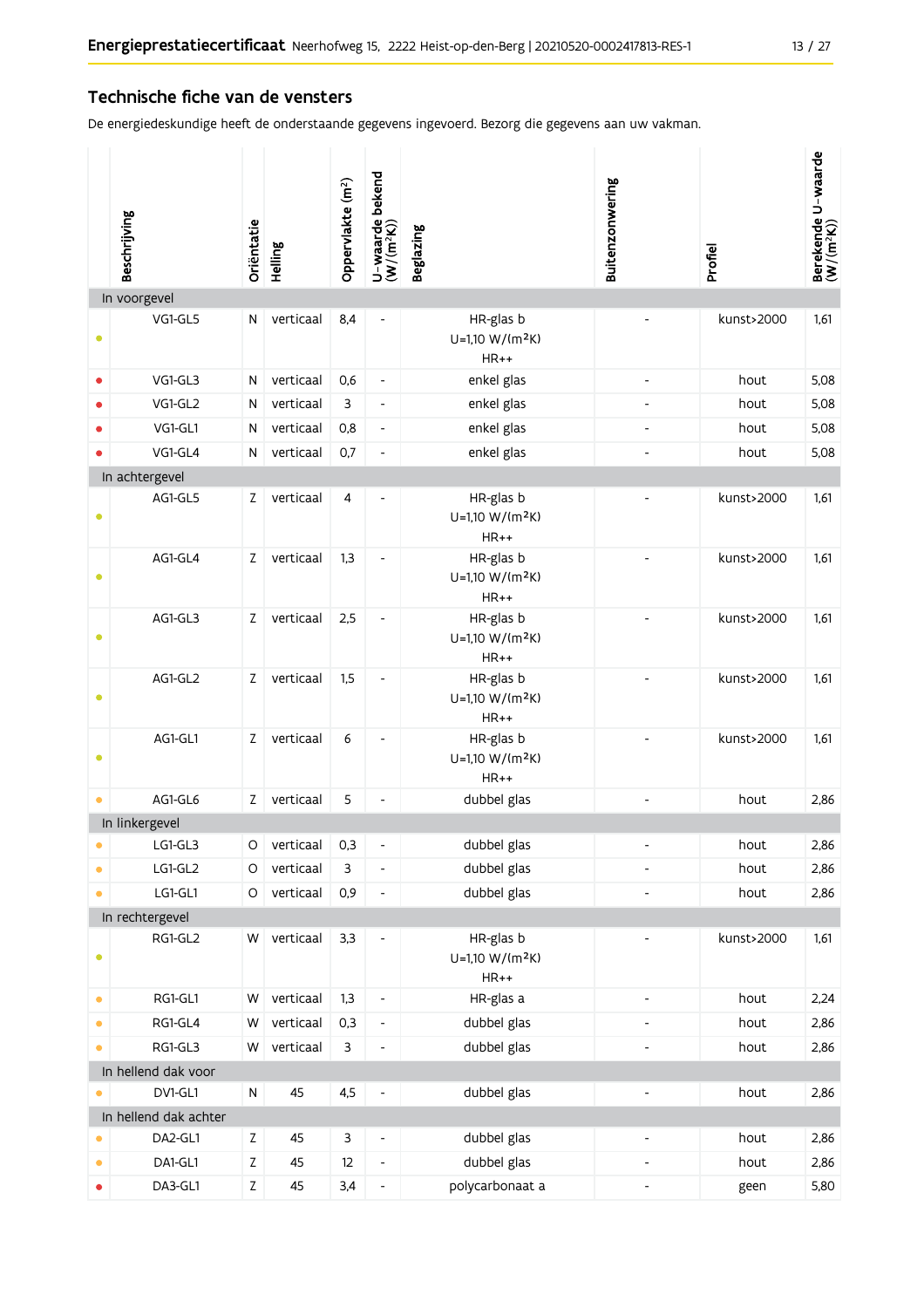| Legende glastypes<br>HR-glas a | Hoogrendementsglas bouwjaar <<br>2000                                          | HR-glas b  | Hoogrendementsglas bouwjaar >= 2000 |
|--------------------------------|--------------------------------------------------------------------------------|------------|-------------------------------------|
| dubbel glas                    | polycarbonaat a Polycarbonaatplaten (2 à 3 wanden)<br>Gewone dubbele beglazing | enkel glas | Enkelvoudige beglazing              |
| Legende profieltypes           |                                                                                |            |                                     |
| hout<br>kunst>2000             | Houten profiel<br>Kunststof profiel, 2 of meer kamers<br>≥2000                 | geen       | Geen profiel                        |

#### Technische fiche van de deuren, poorten en panelen

De energiedeskundige heeft de onderstaande gegevens ingevoerd. Bezorg die gegevens aan uw vakman.

| Beschrijving   | Oriëntatie | (m <sup>2</sup> )<br>Oppervlakte | bekend<br>raarde<br>(m <sup>2</sup> K))<br>ξ<br>⊃ | bekend<br>$\frac{4}{3}$<br>ಗ<br>ಗ<br>R-Wa<br>(m <sup>2</sup> K | solatie           | renovatie<br>Refjaar | Luchtlaag | Deur/paneeltype | Profiel         | U-waarde<br>Berekende I<br>(W/(m <sup>2</sup> K)) |
|----------------|------------|----------------------------------|---------------------------------------------------|----------------------------------------------------------------|-------------------|----------------------|-----------|-----------------|-----------------|---------------------------------------------------|
| Deuren/poorten |            |                                  |                                                   |                                                                |                   |                      |           |                 |                 |                                                   |
| In voorgevel   |            |                                  |                                                   |                                                                |                   |                      |           |                 |                 |                                                   |
| VG1-DE1        | N          | 2,1                              | $\overline{\phantom{a}}$                          | $\overline{\phantom{a}}$                                       | isolatie afwezig  | ٠                    | afwezig   | b               | hout            | 3,64                                              |
| In achtergevel |            |                                  |                                                   |                                                                |                   |                      |           |                 |                 |                                                   |
| AG1-DE2        | Z.         | 0,9                              | $\overline{\phantom{a}}$                          | ٠                                                              | isolatie onbekend | ٠                    | aanwezig  | b               | kunst>2000 2,44 |                                                   |
| AG1-DE1        | Z.         | 0,5                              | $\overline{\phantom{a}}$                          |                                                                | isolatie onbekend | -                    | aanwezig  | b               | kunst>2000 2.44 |                                                   |

#### Legende deur/paneeltypes

**b** deur/paneel niet in metaal

#### Legende profieltypes

hout Houten profiel kunst>2000

Kunststof profiel, 2 of meer kamers ≥2000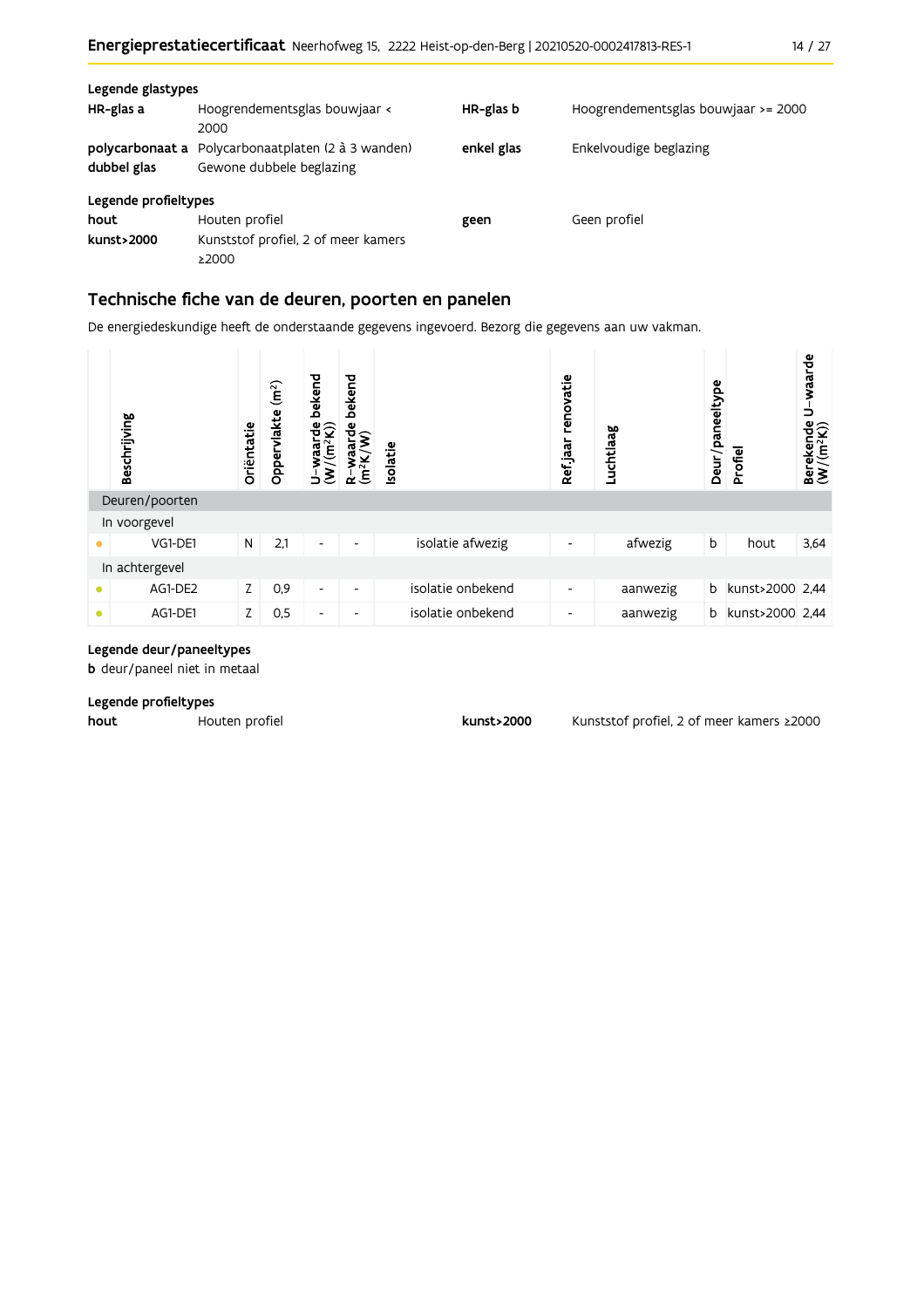### **Muren**



#### Muur 221 m<sup>2</sup> van de muren is vermoedelijk niet geïsoleerd.

| Plaats isolatie aan de binnenkant van de                         | $\epsilon$ 47 500 |
|------------------------------------------------------------------|-------------------|
| muur                                                             |                   |
| of plaats isolatie aan de buitenkant van de €73 000 <sup>*</sup> |                   |
| muur.                                                            |                   |

Bij de isolatie van de muren kunt u het best streven naar een U-waarde van maximaal 0,24 W/(m<sup>2</sup>K). Dat komt overeen met een isolatielaag van ongeveer 14 cm minerale wol, EPS of XPS ( $\lambda_a$  = 0,035 W/(mK)) of 10 cm PUR of PIR ( $\lambda_a$  = 0,023 W/(mK)). Als u de isolatie tussen regelwerk plaatst, breng dan minstens 6 cm extra isolatie aan.

Hoogstwaarschijnlijk renoveert u uw muren maar één keer grondig. Isoleer daarom meteen maximaal. De energiedoelstelling van 0,24 W/(m<sup>2</sup>K) vormt de basis, maar u kunt altijd streven naar beter.

#### Pas op! Ţ

- · De warmteverliezen worden niet alleen beperkt door goed te isoleren, maar ook door luchtlekken te vermijden. Besteed voldoende aandacht aan het luchtdicht aansluiten van de muurisolatie op vensters en deuren, de vloer en het dak.
- · Door het isoleren van de muren gaat de luchtdichtheid van uw woning er op vooruit en kan de luchtverversing niet meer gebeuren via spleten en kieren. Voorzie dus een ventilatiesysteem om uw woning te ventileren. Dat is niet enkel essentieel om vochtproblemen te vermijden, maar ook voor uw gezondheid en uw comfort.

Laat u bijstaan door een architect, aannemer of vakman voor deskundig advies en een goede uitvoering van de werken.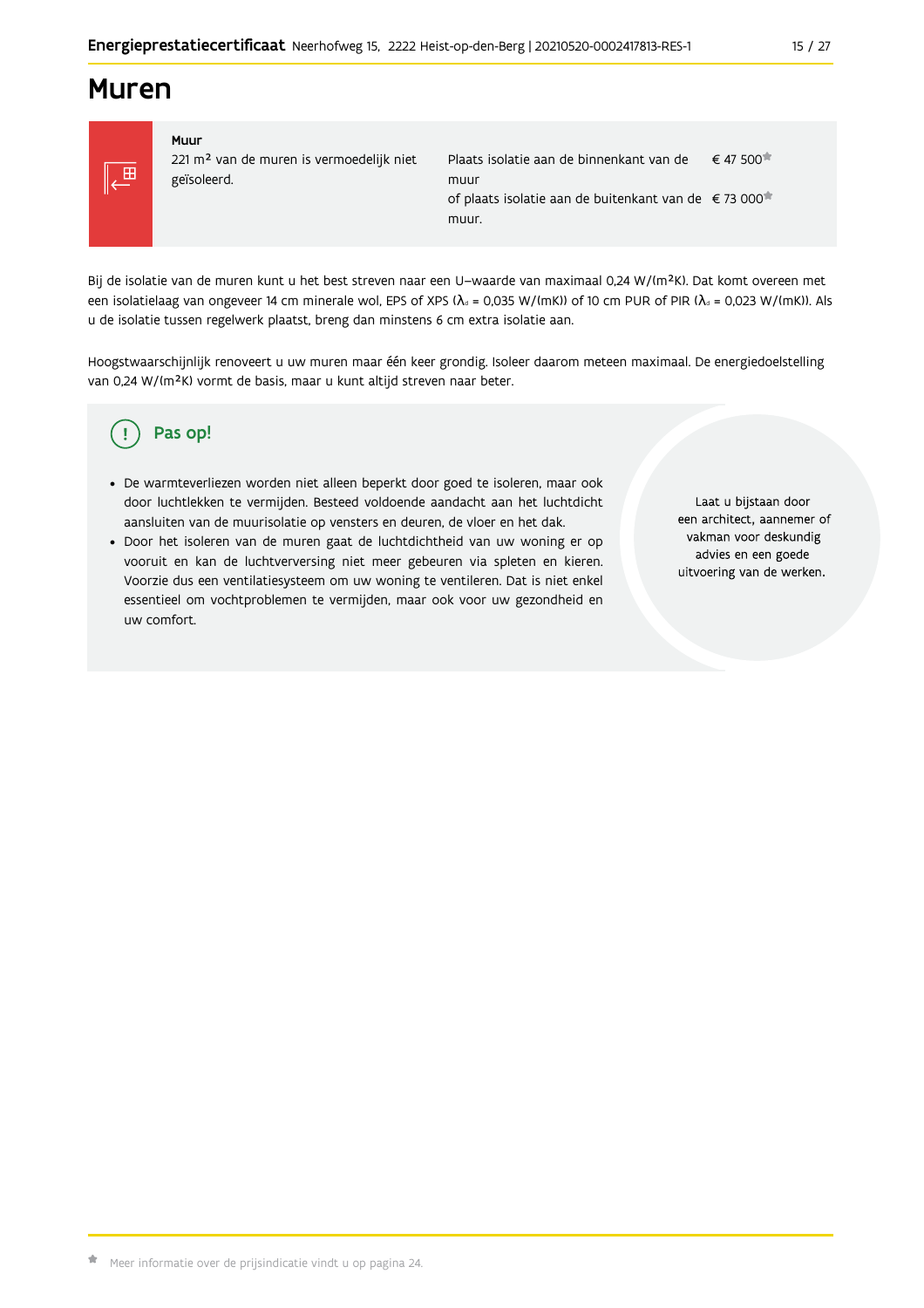#### Methodes om buitenmuren te isoleren

Er bestaan een aantal methodes om muren te isoleren. U kunt die methodes combineren om de energiedoelstelling van 0,24 W/(m<sup>2</sup>K) te halen.

#### Muren aan de buitenkant isoleren

Dat kan door een extra buitenmuur met een geïsoleerde spouw op te trekken of door isolatiemateriaal aan te brengen met daarop een bepleistering of een nieuwe gevelbekleding.



1. Buitenmuur | 2. Isolatie | 3. Vochtscherm | 4. Afwerkingslaag | 5. Stijl- en regelwerk (optioneel)

#### $\bigoplus$

- Bouwfysisch veruit de beste oplossing.
- Koudebruggen worden weggewerkt.
- · Nieuw uitzicht van de woning.

#### $\odot$

#### • Vrij dure oplossing.

- · Niet toepasbaar bij beschermde of siergevels.
- Soms is een stedenbouwkundige vergunning vereist.

### Denk vooruit!

- · Nadien uw dak isoleren? Zorg nu al dat de dakisolatie zal kunnen aansluiten op de muurisolatie.
- · Vernieuw eerst vensters en deuren (indien nodig), zodat de buitenisolatie hierop kan aansluiten.
- Hou nu al rekening met later te plaatsen zonwering.

#### Muren aan de binnenkant isoleren

Isolatieplaten kunnen rechtstreeks op de bestaande muur bevestigd worden of een structuur in hout of metaal kan opgevuld worden met isolatie ('voorzetwandsysteem'). Binnenisolatie is een delicaat werk. Vraag advies aan een vakman of laat het uitvoeren door een gecertificeerd aannemer



1. Buitengevel | 2. Isolatie | 3. Dampscherm | 4. Binnenafwerking | 5. Stijl- en regelwerk (optioneel)

#### $\bigoplus$

- Relatief eenvoudig zelf uit te voeren.
- Geen invloed op het uitzicht van de woning.

#### ⊝

- Bouwfysisch de meest delicate oplossing.
- · De binnenruimte verkleint en stopcontacten, leidingen en radiatoren moeten worden verplaatst.

### Denk vooruit!

- Vernieuw eerst vensters en deuren (indien nodig), zodat de binnenisolatie hierop kan aansluiten.
- · Breng eventueel wandverstevigingen aan om later kaders en kasten te kunnen ophangen.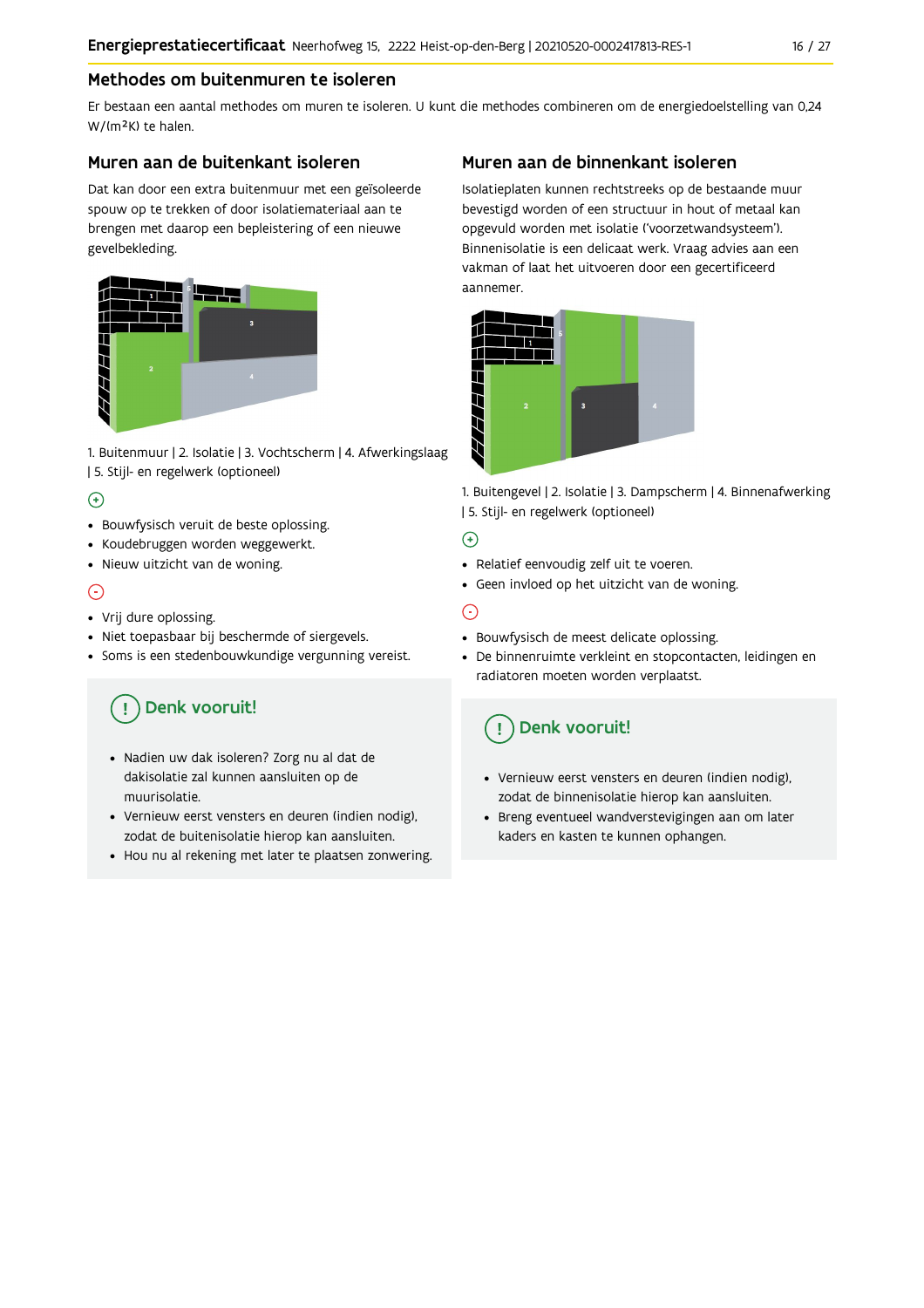#### Technische fiche van de muren

De energiedeskundige heeft de onderstaande gegevens ingevoerd. Bezorg die gegevens aan uw vakman.

|              | Beschrijving | Oriëntatie | Netto-oppervlakte (m <sup>2</sup> ) | Diepte onder maaiveld (m) | U-waarde bekend (W/(m <sup>2</sup> K)) | $(m^2K/W)$<br>bekend<br>R-waarde | solatie |                   | Ref.jaar renovatie       | Luchtlaag | Muurtype | U-waarde<br>Berekende I<br>(W/(m <sup>2</sup> K)) |
|--------------|--------------|------------|-------------------------------------|---------------------------|----------------------------------------|----------------------------------|---------|-------------------|--------------------------|-----------|----------|---------------------------------------------------|
|              | Buitenmuur   |            |                                     |                           |                                        |                                  |         |                   |                          |           |          |                                                   |
|              | Voorgevel    |            |                                     |                           |                                        |                                  |         |                   |                          |           |          |                                                   |
| ٠            | VG1          | N          | 72                                  | $\overline{\phantom{a}}$  |                                        |                                  |         | isolatie onbekend | $\overline{\phantom{a}}$ | onbekend  | a        | 2,33                                              |
|              | Achtergevel  |            |                                     |                           |                                        |                                  |         |                   |                          |           |          |                                                   |
| ۰            | AG1          | Z          | 65                                  | $\overline{\phantom{a}}$  | ٠                                      | $\overline{\phantom{a}}$         |         | isolatie onbekend | $\overline{\phantom{a}}$ | onbekend  | a        | 2,33                                              |
| Rechtergevel |              |            |                                     |                           |                                        |                                  |         |                   |                          |           |          |                                                   |
| ٠            | RG1          | W          | 40                                  | $\overline{\phantom{a}}$  |                                        | $\overline{\phantom{a}}$         |         | isolatie onbekend | $\overline{\phantom{a}}$ | onbekend  | a        | 2,33                                              |
|              | Linkergevel  |            |                                     |                           |                                        |                                  |         |                   |                          |           |          |                                                   |
| ٠            | LG1          | O          | 44                                  | -                         |                                        |                                  |         | isolatie onbekend | $\overline{\phantom{a}}$ | onbekend  | a        | 2,33                                              |

#### Legende

a muur niet in isolerende snelbouwsteen of cellenbeton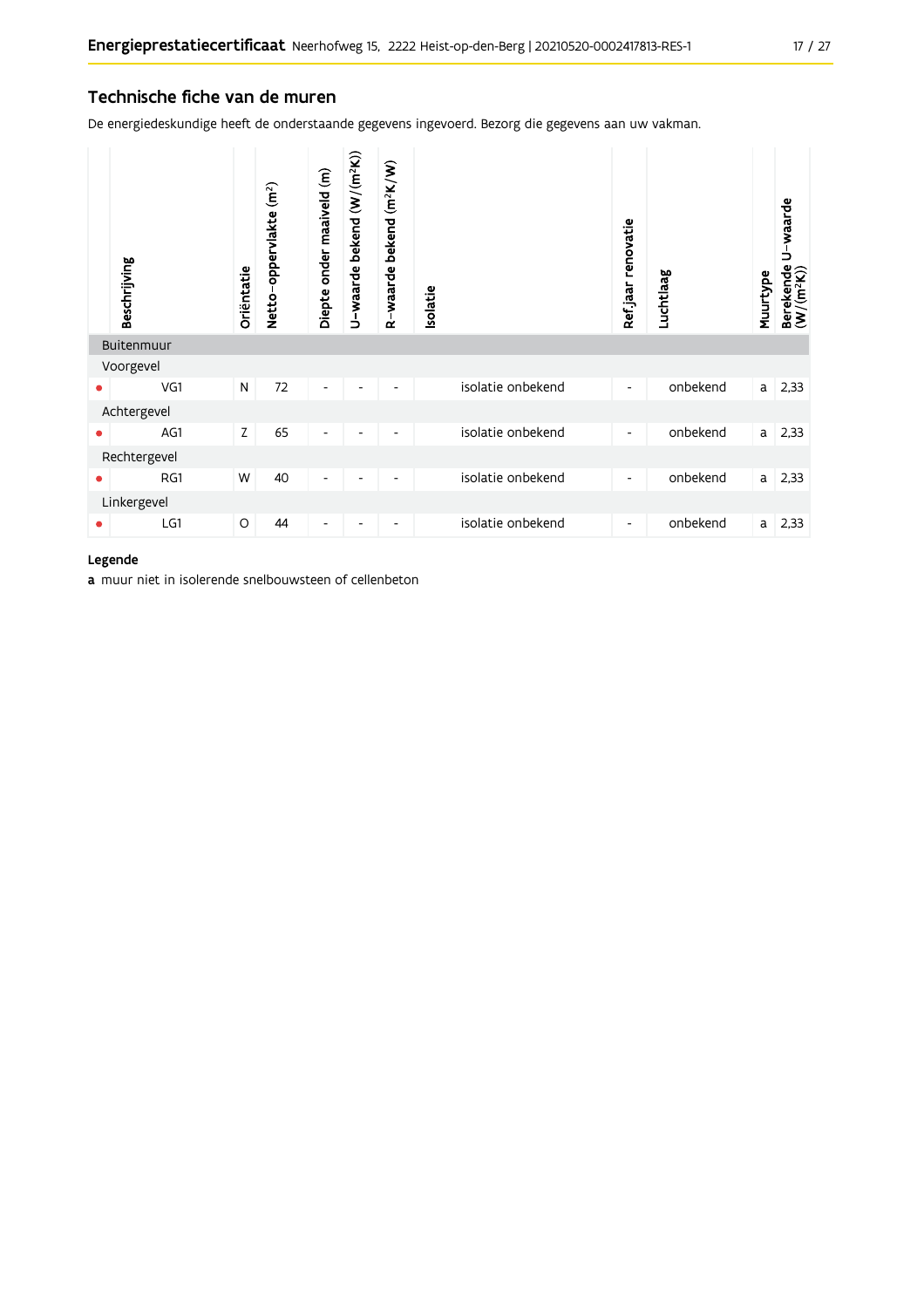### Vloeren

IT

∥⊥⊞

Vloer boven kelder of buiten 3,5 m<sup>2</sup> van de vloer is vermoedelijk niet geïsoleerd.

Plaats isolatie.

 $\epsilon$  500 $\pm$ 

#### Vloer op volle grond

208 m<sup>2</sup> van de vloer op volle grond isoleert vermoedelijk redelijk goed. Bij vloeren op volle grond kunnen de warmteverliezen redelijk beperkt zijn, zelfs als er maar weinig isolatie aanwezig is. Deze vloer voldoet echter nog niet aan de energiedoelstelling.

Overweeg bij een grondige renovatie om isolatie in de vloer te plaatsen.

Bij de isolatie van uw vloeren kunt u het best streven naar een U-waarde van maximaal 0,24 W/(m<sup>2</sup>K). Bij een vloer boven een kelder komt dat overeen met een isolatielaag van ongeveer 10 cm minerale wol ( $\lambda_d$  = 0,040 W/(mK)) of 7 cm gespoten PUR of PIR ( $\lambda_0$  = 0,030 W/(mK)). Omdat de warmteverliezen naar de grond beperkt zijn, hoeft de isolatielaag in vloeren op volle grond iets minder dik te zijn.

Hoogstwaarschijnlijk renoveert u uw vloer(en) maar één keer grondig. Isoleer daarom meteen maximaal. De energiedoelstelling van 0,24 W/(m<sup>2</sup>K) vormt de basis, maar u kunt altijd streven naar beter.

#### Een vloer boven (kruip)kelder, onverwarmde ruimte of buitenomgeving isoleren

De isolatie wordt aan de onderkant van uw vloer aangebracht, op voorwaarde dat de kelder toegankelijk en minstens 50 cm hoog is. Keldermuren onderbreken de vloerisolatie en zorgen voor koudebruggen. Dat kunt u oplossen door de keldermuren ter plaatse van de aansluiting met de vloerisolatie ook met isolatie in te pakken. Hebt u een kruipkelder? Vraag dan steeds advies aan een specialist, want kruipkelders isoleren is niet eenvoudig en kan bouwfysisch delicaat zijn.

#### Een vloer op volle grond isoleren

Om het niveau van uw vloer te kunnen behouden wordt de vloerbedekking, dekvloer en draagvloer afgebroken en wordt de nodige grond uitgegraven. Let daarbij wel op dat uw funderingen diep genoeg zitten. De isolatie wordt op een nieuwe betonplaat aangebracht en afgewerkt met een nieuwe dekvloer en nieuwe vloerbedekking.

Als het geen probleem is dat uw vloer verhoogt, dan is enkel de afbraak van de dekvloer en de vloerbedekking nodig. De isolatie wordt dan op de behouden draagvloer aangebracht en afgewerkt met een nieuwe dekvloer en vloerbedekking. Controleer hierbij altijd of de draagkracht van uw bestaande vloer voldoende groot is.

### Denk vooruit!

· Isoleert u eerst uw vloeren en dan uw muren? Hou dan nu al rekening met de aansluiting van de muurisolatie die u later gaat plaatsen. Zo kunt u koudebruggen vermijden.

#### Denk vooruit! ្ម

- · Nadien uw muren isoleren? Zorg nu al dat de muurisolatie zal kunnen aansluiten op de vloerisolatie. Zo vermijdt u koudebruggen.
- Nadien uw installatie voor ruimteverwarming vervangen? Overweeg dan nu al om vloerverwarming te plaatsen.
- · Denk bij de renovatie van uw vloer al aan de installaties die u later wilt aanpassen. Plaats eventueel wachtbuizen voor technieken (bv. elektriciteitsleidingen) die u later nog wilt toevoegen.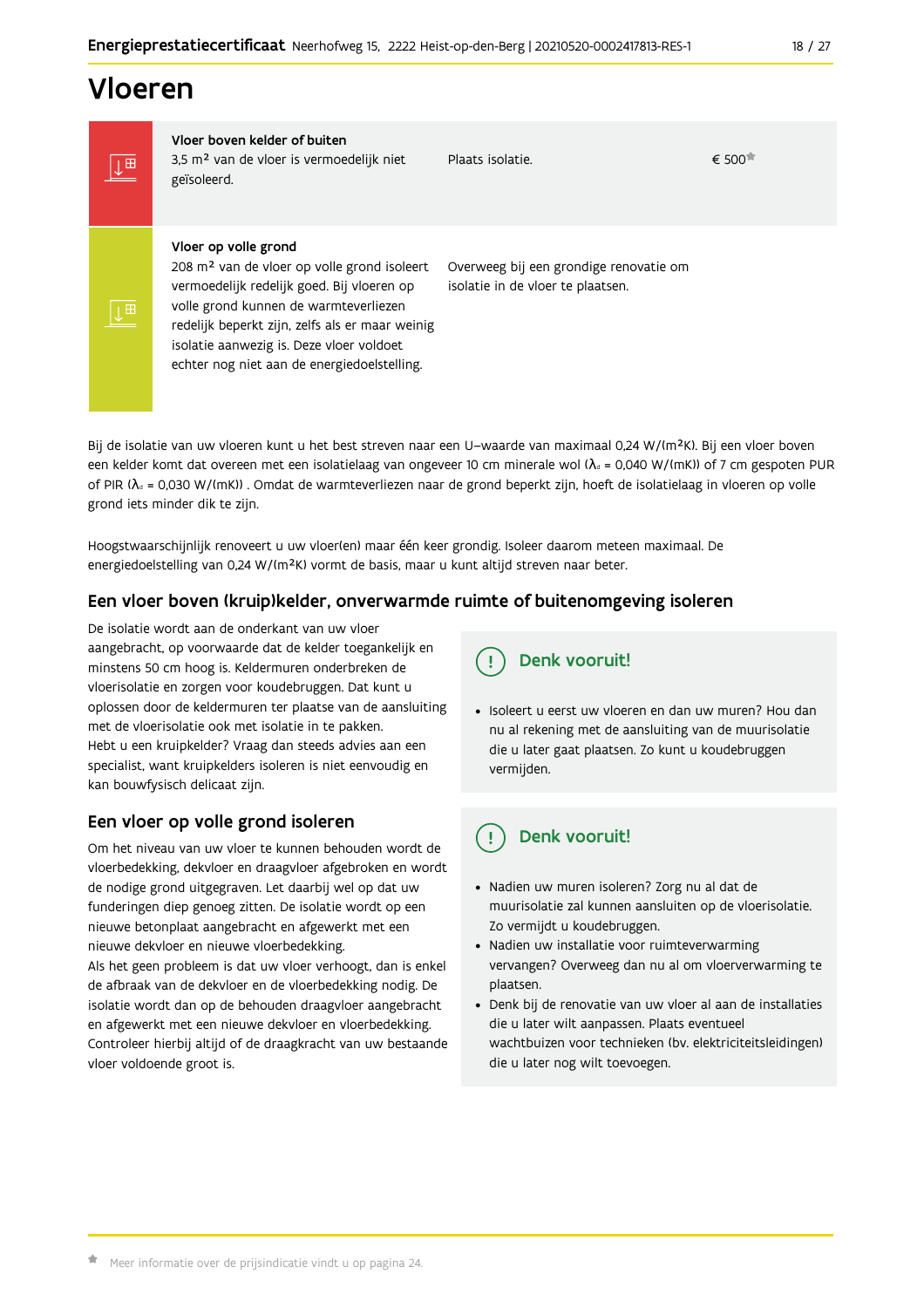

#### Technische fiche van de vloeren

De energiedeskundige heeft de onderstaande gegevens ingevoerd. Bezorg die gegevens aan uw vakman.



#### Legende

a vloer niet in cellenbeton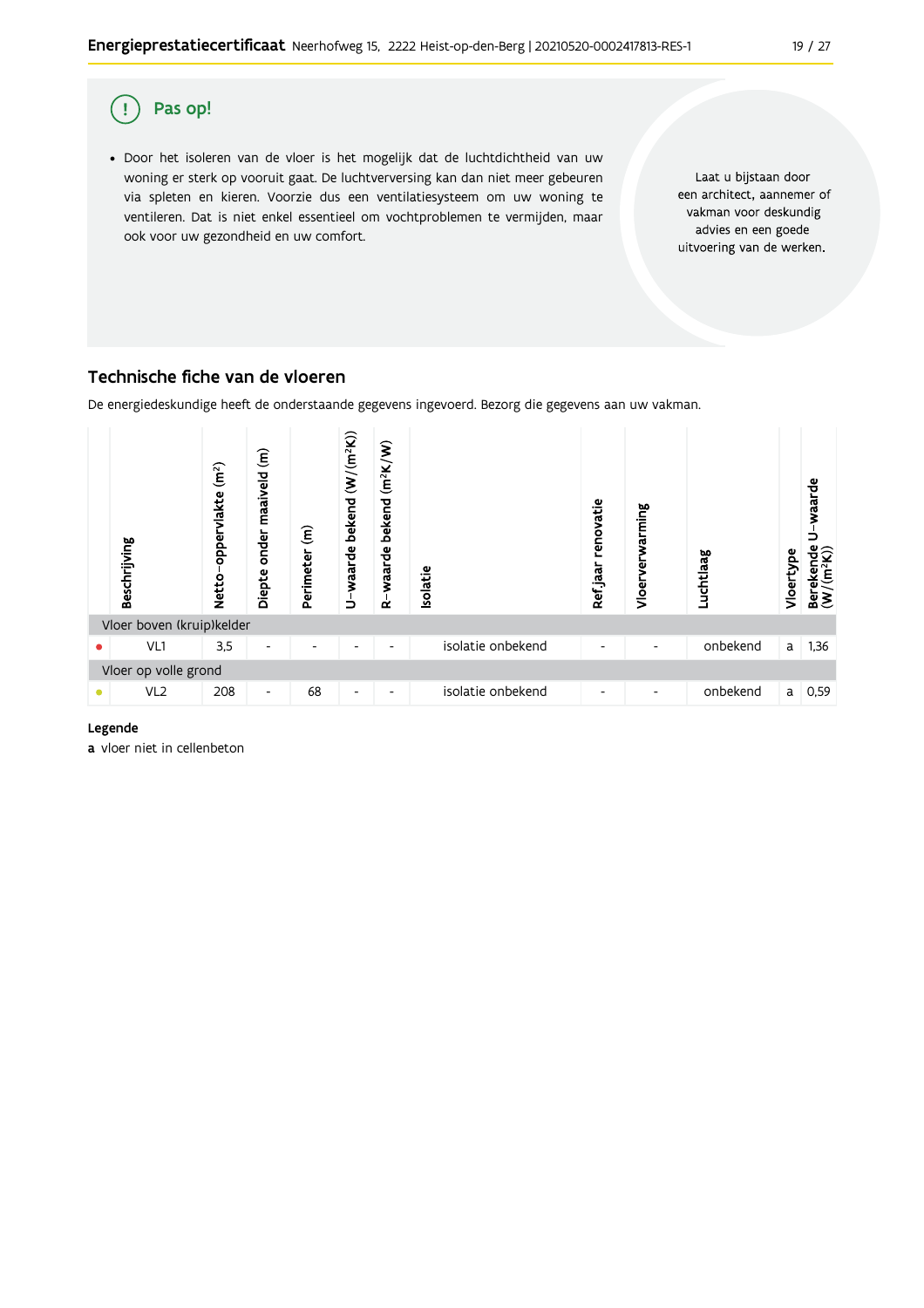## Ruimteverwarming



Proficiat! De verwarmingsinstallatie met condenserende ketel voldoet aan de energiedoelstelling.

#### Technische fiche van de ruimteverwarming

De energiedeskundige heeft de onderstaande gegevens ingevoerd. Bezorg die gegevens aan uw vakman.

### Installaties met één opwekker

|                             | RV1                                                                   |  |  |
|-----------------------------|-----------------------------------------------------------------------|--|--|
|                             | $\odot$                                                               |  |  |
| Omschrijving                |                                                                       |  |  |
| Type verwarming             | centraal                                                              |  |  |
| Aandeel in volume (%)       | 100%                                                                  |  |  |
| Installatierendement (%)    | 80%                                                                   |  |  |
| Aantal opwekkers            | $\mathbf{1}$                                                          |  |  |
| Opwekking                   |                                                                       |  |  |
|                             | $\odot$                                                               |  |  |
| Type opwekker               | individueel                                                           |  |  |
| Energiedrager               | stookolie                                                             |  |  |
| Soort opwekker(s)           | condenserende ketel                                                   |  |  |
| Bron/afgiftemedium          | $\overline{\phantom{a}}$                                              |  |  |
| Vermogen (kW)               | $\overline{a}$                                                        |  |  |
| Elektrisch vermogen WKK     | ÷,                                                                    |  |  |
| (kW)                        |                                                                       |  |  |
| Aantal (woon)eenheden       | $\overline{\phantom{a}}$                                              |  |  |
| Rendement                   | $\blacksquare$                                                        |  |  |
| Referentiejaar fabricage    | $\overline{\phantom{a}}$                                              |  |  |
| Labels                      | CE                                                                    |  |  |
|                             | energieklasse A                                                       |  |  |
| Locatie                     | binnen beschermd<br>volume                                            |  |  |
| Distributie                 |                                                                       |  |  |
| Externe stookplaats         | nee                                                                   |  |  |
| Ongeïsoleerde leidingen (m) | 0m ≤ lengte ≤ 2m                                                      |  |  |
| Ongeïsoleerde combilus (m)  | $\blacksquare$                                                        |  |  |
| Aantal (woon)eenheden op    |                                                                       |  |  |
| combilus                    |                                                                       |  |  |
| Afgifte & regeling          |                                                                       |  |  |
| Type afgifte                | radiatoren/convectoren                                                |  |  |
| Regeling                    | pompregeling<br>thermostatische<br>radiatorkranen<br>kamerthermostaat |  |  |
|                             |                                                                       |  |  |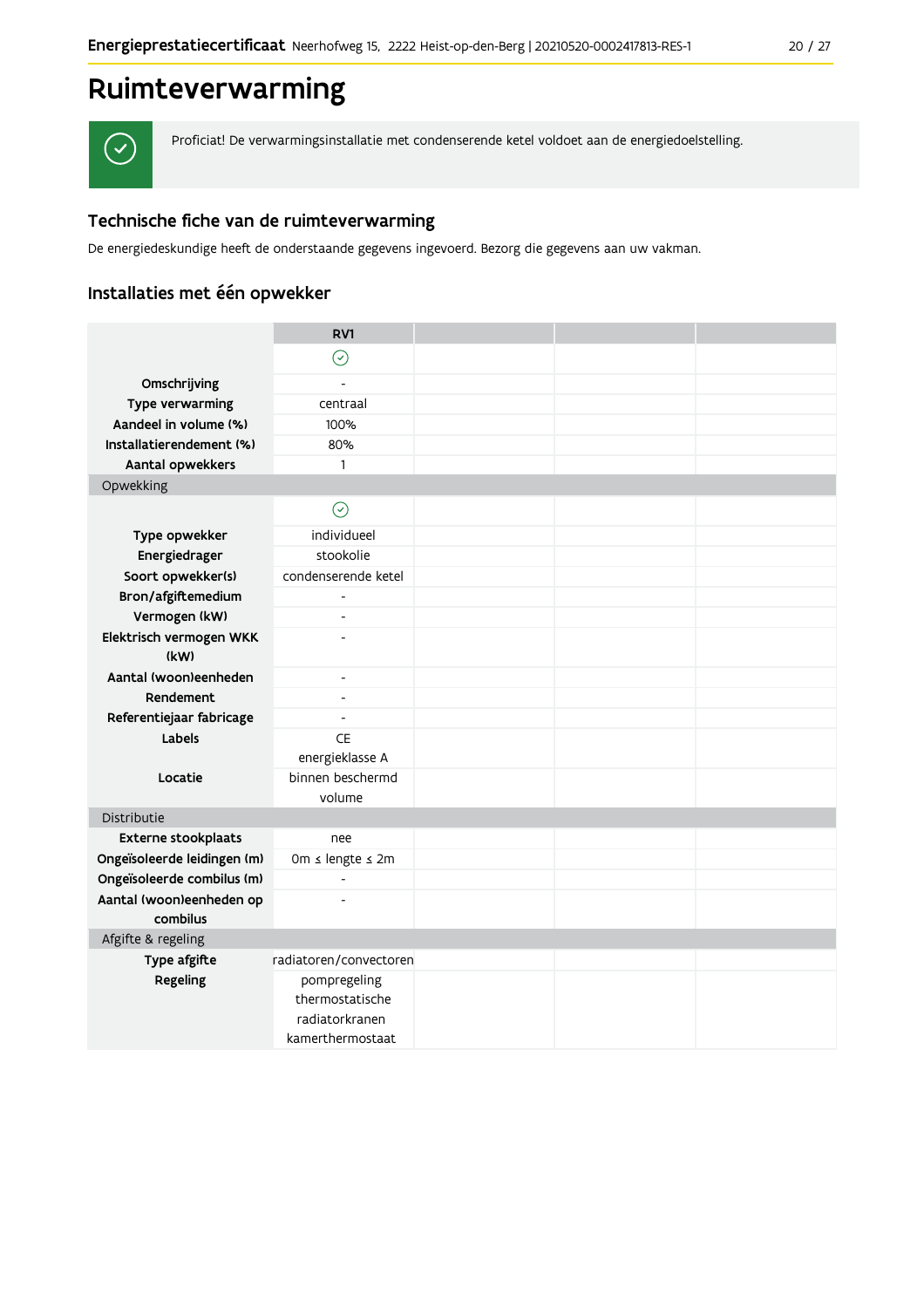## Installaties voor zonne-energie



#### Zonneboiler

Er is geen zonneboiler aanwezig.

Volgens de zonnekaart is het dak geschikt € 5 000 voor 4,8 m<sup>2</sup> zonnecollectoren. Overweeg de plaatsing van een zonneboiler.

Zonnepanelen Er zijn geen zonnepanelen aanwezig.

Volgens de zonnekaart is het dak geschikt  $\epsilon$  4 500<sup> $\star$ </sup> voor 18,3 m<sup>2</sup> zonnepanelen. Overweeg de plaatsing van zonnepanelen.

De voorgestelde aanbevelingen zijn gebaseerd op de informatie uit de zonnekaart. De zonnekaart berekent automatisch het zonnepotentieel voor uw woning en geeft een indicatie van het aantal zonnepanelen én zonnecollectoren dat u op uw dak zou kunnen plaatsen.

De zonnekaart gaat uit van het elektriciteits- en watergebruik van een standaardgezin. Hou er bij de bepaling van de grootte van de te plaatsen installatie rekening mee dat uw eigen elektriciteits- en watergebruik daarvan kan afwijken.

Als er nog geen installaties op zonne-energie aanwezig zijn, geven de aanbevelingen steeds beide opties weer. Hoewel het op energetisch vlak het best is om beide installaties te plaatsen, zal dat door plaatsgebrek op uw dak in de praktijk echter niet altijd mogelijk zijn.

Voor meer informatie over de berekening van het zonnepotentieel kunt u terecht op de zonnekaart via www.energiesparen.be/zonnekaart.

#### Zonnepanelen

Zonnepanelen (ook wel fotovoltaïsche panelen of PV-panelen genoemd) zetten de energie van de zon om in elektriciteit.

Bij de bepaling van het aantal te plaatsen zonnepanelen kunt u ervoor kiezen om alleen uw eigen elektriciteitsverbruik te dekken of om meteen het volledige beschikbare dakoppervlak te henutten

Om de zonnepanelen optimaal te laten renderen, plaatst u ze tussen oostelijke en westelijke richting onder een hoek van 20° tot 60°.

#### Zonneboiler

Zonnecollectoren zetten de energie van de zon om in warmte. Een zonneboilerinstallatie bestaat uit zonnecollectoren op het dak en een opslagvat voor warm water. Een zonneboiler verwarmt een deel van het sanitair warm water met gratis zonnewarmte. Als de installatie voldoende groot is, kan ze ook in een deel van uw behoefte voor ruimteverwarming voorzien. Hou er wel rekening mee dat een zonnecollector het hoogste rendement behaalt in de zomer. Het rendement in de winter ligt beduidend lager.

Om de zonnecollectoren optimaal te laten renderen, plaatst u ze tussen oostelijke en westelijke richting onder een hoek van 20° tot 60°.



1. Zonnepaneel | 2. Omvormer | 3. Elektrische toestellen



1. Zonnecollector | 2. Opslagvat zonneboiler | 3. Sanitair warm water | 4. Afgifte-element voor ruimteverwarming (optioneel)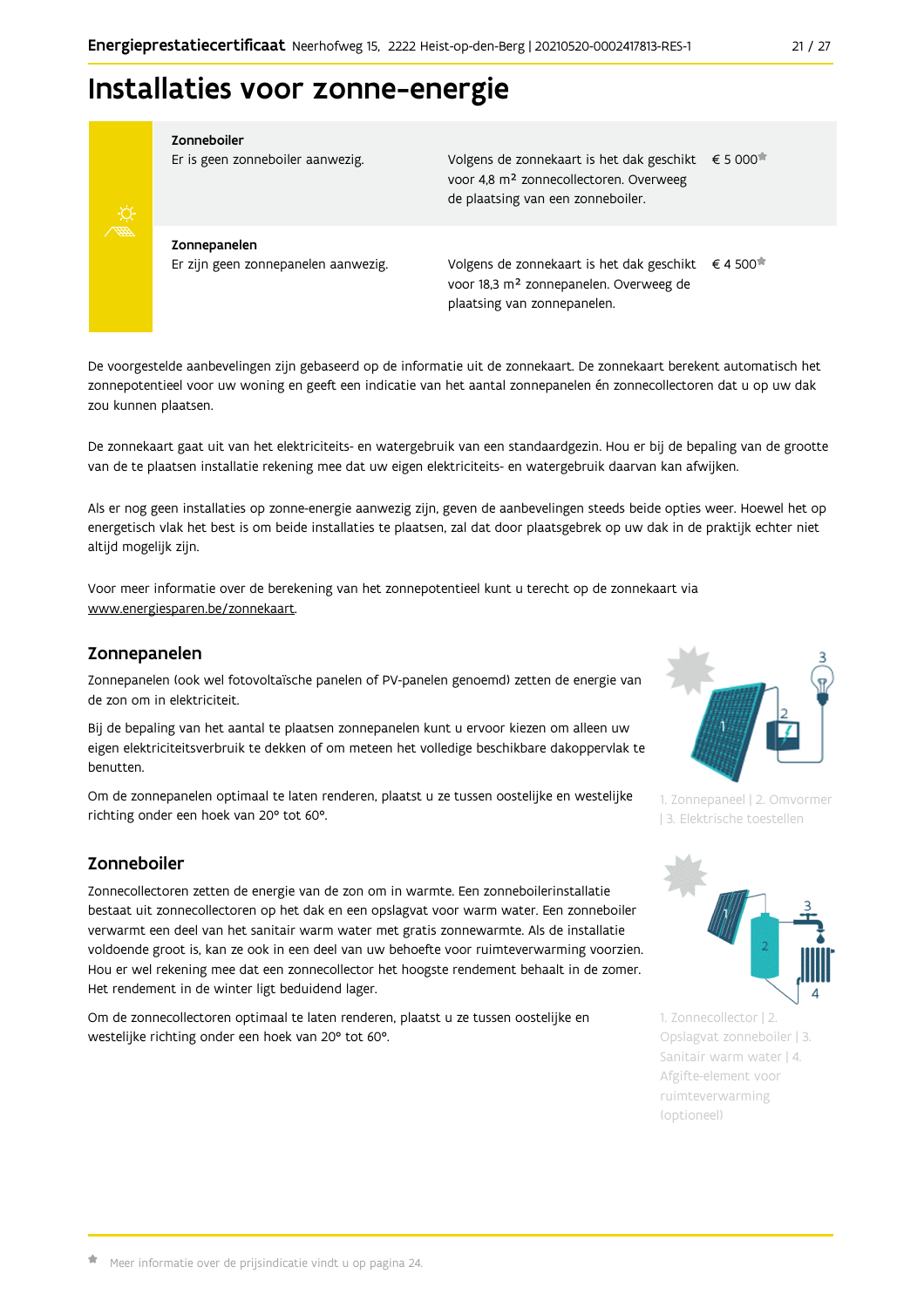#### Ţ Denk vooruit!

- · Zorg ervoor dat het dak waarop u de zonnepanelen of zonnecollectoren plaatst, goed is geïsoleerd. Als de installaties geplaatst zijn, kunt u het dak alleen nog aan de onderkant isoleren.
- · De groenste én de goedkoopste stroom is de stroom die u niet verbruikt. Probeer daarom eerst overbodig elektriciteitsverbruik te vermijden door bijvoorbeeld het sluimerverbruik te verminderen.
- · Beperk ook het gebruik van sanitair warm water door gebruik te maken van een spaardouchekop, een debietbegrenzer of een douchewarmtewisselaar.

#### Pas op! ( !

- · Schaduw van gebouwen, bomen en schoorstenen vermindert de opbrengst van zonnepanelen en zonnecollectoren.
- Informeer bij uw gemeentebestuur of u een bouwvergunning moet aanvragen voor de plaatsing van zonnepanelen of zonnecollectoren.

Laat u bijstaan door een architect, aannemer of vakman voor deskundig advies en een goede uitvoering van de werken.

#### Technische fiche van de installaties op zonne-energie

Geen installaties op zonne-energie aanwezig.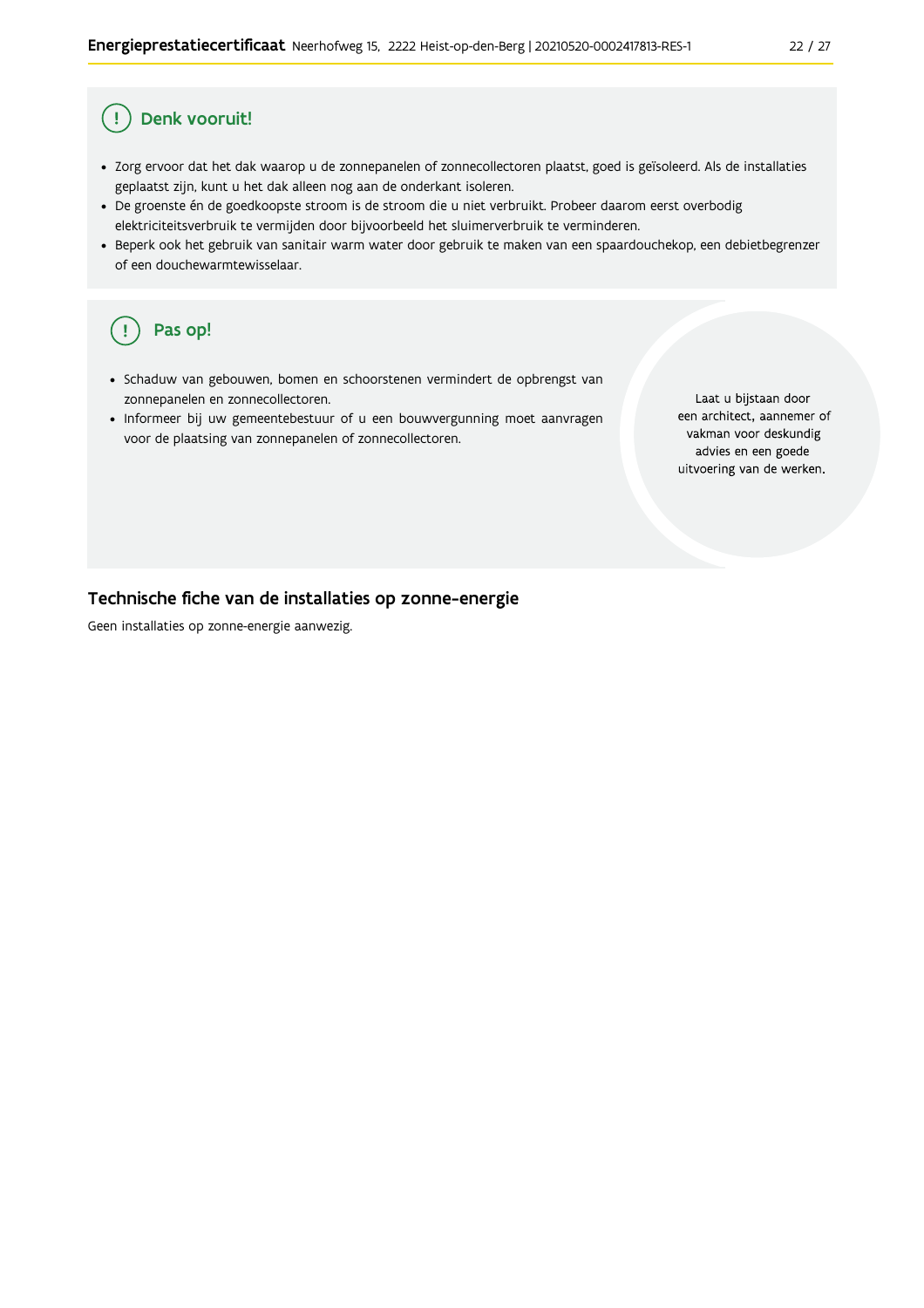## Overige installaties

#### Sanitair warm water



Uw woning beschikt niet over een zonneboiler. Overweeg de plaatsing van een zonneboiler of warmtepompboiler. Daarmee kunt u energie besparen.

|                                    | SWW1                     |  |
|------------------------------------|--------------------------|--|
| <b>Bestemming</b>                  | keuken en badkamer       |  |
| Opwekking                          |                          |  |
| Soort                              | individueel              |  |
| Gekoppeld aan ruimteverwarming     | ja, aan rv1              |  |
| Energiedrager                      | $\overline{\phantom{0}}$ |  |
| Type toestel                       | $\overline{\phantom{a}}$ |  |
| Referentiejaar fabricage           | $\overline{\phantom{a}}$ |  |
| Energielabel                       | $\blacksquare$           |  |
| Opslag                             |                          |  |
| Aantal voorraadvaten               | $\mathsf{O}$             |  |
| Aantal (woon)eenheden              |                          |  |
| Volume (I)                         | $\blacksquare$           |  |
| Omtrek (m)                         | $\overline{\phantom{0}}$ |  |
| Hoogte (m)                         |                          |  |
| Isolatie                           | $\overline{\phantom{a}}$ |  |
| Label                              | $\overline{\phantom{a}}$ |  |
| Opwekker en voorraadvat één geheel | $\overline{\phantom{0}}$ |  |
| Distributie                        |                          |  |
| Type leidingen                     | gewone leidingen         |  |
| Lengte leidingen (m)               | $\leq$ 5m                |  |
| Isolatie leidingen                 | ۰                        |  |
| Aantal (woon)eenheden op leidingen | $\overline{\phantom{0}}$ |  |

#### Ventilatie

ூ Uw woning beschikt mogelijk niet over voldoende ventilatievoorzieningen. Een goede ventilatie is echter noodzakelijk om een gezond binnenklimaat te garanderen. Voorzie bij uw renovatie daarom in een ventilatiesysteem. Om energie te besparen, kunt u het best kiezen voor een systeem met vraagsturing of warmteterugwinning.

|  | Type ventilatie | geen of onvolledig |
|--|-----------------|--------------------|
|--|-----------------|--------------------|

#### **Koeling**

Uw woning heeft kans op oververhitting. Overweeg buitenzonwering om de zon zoveel mogelijk buiten te houden tijdens de zomer. Vermijd de plaatsing van een koelinstallatie, want die verbruikt veel energie.

Koelinstallatie

afwezig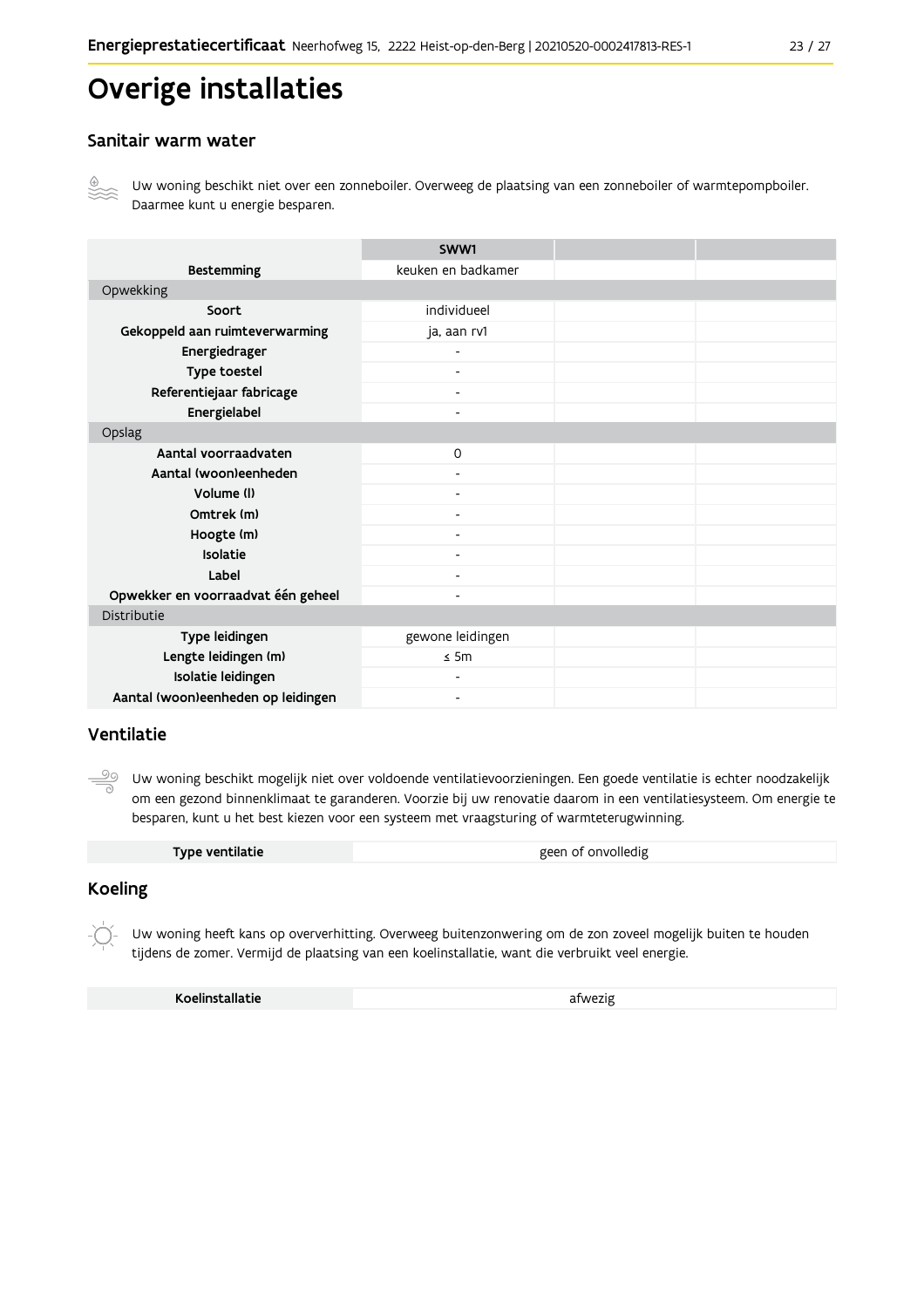## **Toelichting prijsindicaties**

### Deze toelichting beschrijft hoe de prijsberekeningen zijn opgemaakt.

De prijzen op het EPC zijn indicatieve gemiddelden die op geautomatiseerde wijze berekend zijn en afgerond zijn op 500 euro. Op basis van actuele gemiddelde eenheidsprijzen en de hoeveelheden die de energiedeskundige opgemeten heeft, berekent de software de prijsindicaties voor de aanbevolen werken. De prijsindicaties kunnen afwijken van de offerteprijzen van uw aannemer.

In de praktijk zijn vaak verschillende uitvoeringsmethodes mogelijk die niet evenveel kosten. Elke methode heeft voor- en nadelen. Het EPC oordeelt niet welke uitvoeringsmethode u het best kunt toepassen bij uw renovatie. Daarom geeft het een prijsindicatie voor de meest gangbare uitvoeringsmethode(s). Als er verschillende gangbare uitvoeringsmethodes zijn, toont het EPC de prijsindicatie voor de verschillende uitvoeringsmethodes.

De energiedeskundige controleert de prijsindicaties en de technische uitvoerbaarheid van de aanbevolen werken niet.

#### De berekening

De prijsindicaties op het EPC zijn geen volledige raming van uw renovatiebudget.

Renovatiewerken die geen betrekking hebben op de verbetering van de energieprestatie van uw woning (zoals een keuken- of badkamerrenovatie), worden niet in rekening gebracht.

In de tabellen verderop leest u welke kosten vervat zitten in de prijsindicaties en welke niet.

#### De aannames

Bij de berekening worden aannames gedaan (bijvoorbeeld: het dakgebinte is gezond; het onderdak is in goede staat; er is geen vochtprobleem in de muren; de muren hebben een standaardopbouw). Het is mogelijk dat de aannames niet van toepassing zijn op de specifieke toestand van uw woning. Dat kan ertoe leiden dat bijkomende werken nodig zijn, dat andere prijzen van toepassing zijn of dat bepaalde werken een specifieke techniek vragen. Het is ook mogelijk dat u de werken niet mag uitvoeren zonder vergunning. Vraag altijd advies aan een architect, aannemer of andere vakman. Werk samen met vakmensen die in orde zijn met de verzekeringsplicht, sociale en fiscale plichten.

#### De eenheidsprijzen

De gemiddelde eenheidspriizen die in de berekening gebruikt worden, zijn inclusief de kostpriis van standaardproducten van goede kwaliteit, plaatsingskosten, vervoerskosten, de stortkosten bij afbraak en 6% btw. Ze houden geen rekening met marktschommelingen of regionale prijsverschillen. Er wordt een meerprijs ingerekend voor kleine hoeveelheden en een minprijs voor grote hoeveelheden. De eenheidsprijzen zijn bepaald op basis van de volgende bronnen: Arch-index <2012-2017>, Aspen Index <2018>, UPA-BUA-Arch<2017> en overleg met vakmensen.

#### Meer informatie

Meer informatie over de prijsberekeningen vindt u op www.energiesparen.be.

#### In detail bekeken

Volgende kosten zijn te afhankelijk van de situatie en worden daarom bij geen enkele prijsindicatie in rekening gebracht:

- Algemene overkoepelende kosten, zoals loonkosten van de architect of ingenieur en coördinatiekosten;
- Werfinstallaties:
- · Vergunningen, zoals een bouwvergunning of een vergunning voor de inname van het openbaar terrein;
- Toeslagen voor werken in bepaalde regio's en grootstedelijke contexten:
- · Moeilijke bereikbaarheid van (een deel) van het gebouw;
- · Obstructies door naburige percelen, gebouwen en bomen;
- · Cultuurhistorische context of elementen, erfgoed (want niet alle uitvoeringsmethodes zijn dan mogelijk);
- · Technische complexiteit ten gevolge van eigenaardigheden aan het gebouw;
- · Opmaak van een asbestinventaris en verwijderen van asbest;
- · Meerprijzen omdat de werken niet in één fase kunnen worden uitgevoerd.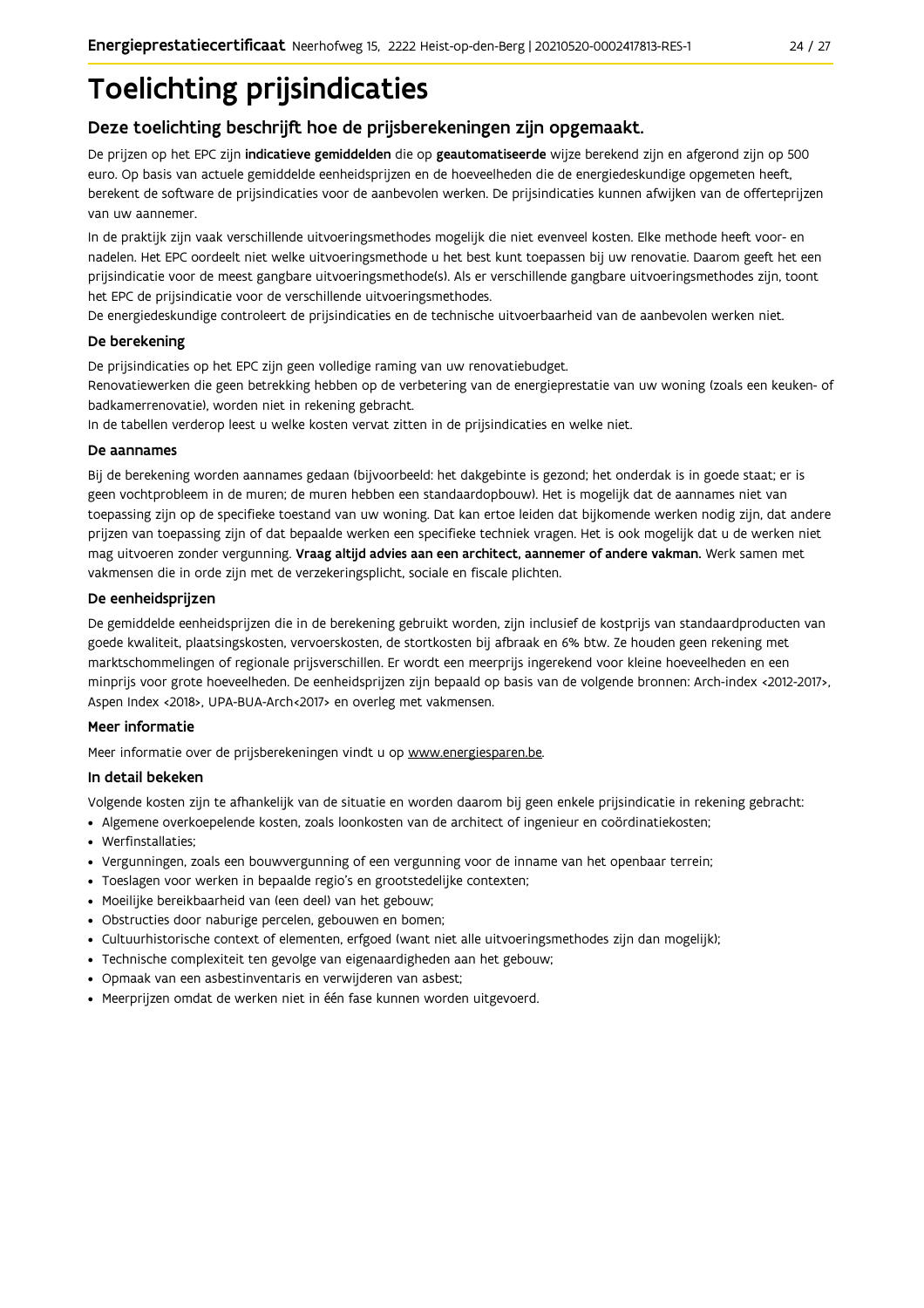In de onderstaande tabel wordt per maatregel aangegeven welke kosten wel en welke kosten niet zijn opgenomen in de berekening. Bij de werken die niet zijn inbegrepen, wordt aangenomen dat de werken niet altijd noodzakelijk zijn, of dat het element in goede staat is, gezond, stabiel, voldoende draagkrachtig, droog, correct geplaatst ...

Als u werken combineert, kan dit een prijsvoordeel opleveren.

|                                                  | Inbegrepen werken                                                                                                                                                                                                                                                                                                                                                                                                                                                                                                                                                                                                                                                                                                                               | Niet inbegrepen                                                                                                                                                                                                                                                                                                                                                                                                                     |
|--------------------------------------------------|-------------------------------------------------------------------------------------------------------------------------------------------------------------------------------------------------------------------------------------------------------------------------------------------------------------------------------------------------------------------------------------------------------------------------------------------------------------------------------------------------------------------------------------------------------------------------------------------------------------------------------------------------------------------------------------------------------------------------------------------------|-------------------------------------------------------------------------------------------------------------------------------------------------------------------------------------------------------------------------------------------------------------------------------------------------------------------------------------------------------------------------------------------------------------------------------------|
| Hellend dak                                      | · Indien aanwezig: verwijderen van dunne<br>oude isolatielaag en dampscherm<br>Isoleren aan de binnenkant · Plaatsen van nieuwe isolatie en<br>dampscherm<br>• Maken van aansluitingen met dakvensters<br>en dakkapellen<br>· Dakdoorvoeren voor rookgasafvoer,<br>ventilatie of verluchting van sanitair<br>(exclusief de afvoeren)                                                                                                                                                                                                                                                                                                                                                                                                            | • Afbraak en nieuwe plaatsing van een<br>standaard afwerking<br>Er wordt aangenomen dat volgende elementen<br>kunnen behouden worden:<br>• Dakstructuur<br>• Onderdak<br>• Dakbedekking<br>· Regenwaterafvoer (goten en afvoerbuizen)                                                                                                                                                                                               |
| <b>Hellend dak</b><br>Isoleren aan de buitenkant | • Verwijderen van onderdak, dakbedekking en<br>dakgoten<br>· Indien aanwezig: verwijderen van oude<br>buitenisolatie en dampscherm<br>· Plaatsen van onderdak, dakbedekking<br>(gemiddelde van dakpannen en kunstleien)<br>en dakgoten<br>· Plaatsen van nieuwe isolatie en<br>dampscherm<br>· Maken van aansluitingen met dakvensters,<br>dakkapellen en andere dakvlakken<br>• Afnemen en herplaatsen van bestaande<br>PV-panelen of zonneboiler<br>· Dakdoorvoeren voor rookgasafvoer,<br>ventilatie of verluchting van sanitair<br>(exclusief de afvoeren)<br>• Een kraan of lastenlift                                                                                                                                                     | · Vergroten van de dakranduitsprong bij een<br>deel van de gevels.<br>· Bijkomende werken voor een goede<br>aansluiting met reeds aanwezige<br>muurisolatie of andere isolatielagen<br>(koudebruggen vermijden)<br>Er wordt aangenomen dat volgende elementen<br>kunnen behouden worden:<br>• Dakstructuur<br>• Binnenafwerking<br>· Aan de binnenzijde reeds aanwezige<br>isolatielagen met dampscherm<br>· Regenwaterafvoerbuizen |
| Muren<br>Isoleren aan de binnenkant              | • Afbraak van vloerplinten en vensterbanken<br>• Afnemen en herplaatsen van aanwezige<br>radiatoren/convectoren, inclusief<br>aanpassingen aan leidingen<br>• Plaatsen van isolatie en dampscherm,<br>inclusief stijl- en regelwerk bij half-stijve<br>isolatieplaten<br>• Bij de onderbreking van isolatielaag door<br>binnenmuren: doortrekken van de isolatie<br>op de binnenmuren over minstens 1 meter<br>(koudebrug vermijden)<br>· Plaatsen van een standaard afwerking<br>(gipskartonplaten, geplamuurd en<br>geschilderd + stijl- en regelwerk), inclusief<br>vloerplinten en vensterbanken<br>• Aanwerken rond vensters en deuren<br>• Aanpassingen aan elektriciteitsbekabeling,<br>stopcontacten, schakelaars en<br>wandverlichting | • Vochtonderzoek en vochtbehandeling<br>· Volledige afbraak binnenafwerking (vb.<br>behang en muurbepleistering)<br>· Plaatsen van muurdoorvoeren                                                                                                                                                                                                                                                                                   |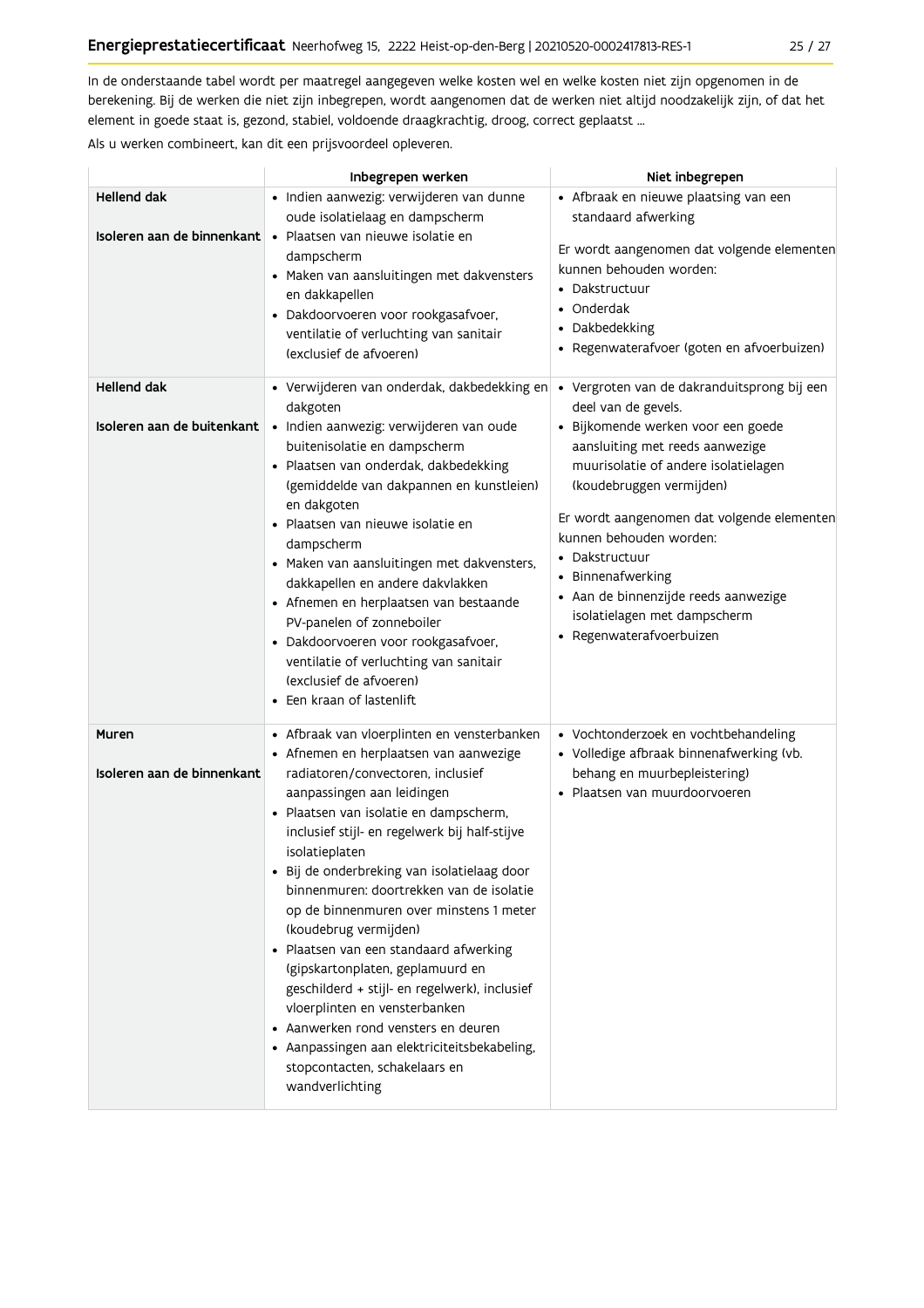|--|--|--|--|

| Muren<br>Isoleren aan de buitenkant                                                                                                          | • Afzagen van bestaande dorpels<br>• Afbraak van regenwaterafvoerbuizen<br>· Vergroten van de dakranduitsprong bij een<br>deel van de gevels.<br>• Plaatsen van isolatie<br>• Plaatsen van een standaardgevelafwerking = • Aanpassingen aan luifels, dakgoten,<br>gemiddelde van<br>· Sierbepleistering 25 mm (mineraal<br>gebonden)<br>• Vezelcementplaten<br>• Houten beplanking (ceder en merbau)<br>• Strokenbekleding met laminaat 8 mm<br>• Thermisch veredeld hout<br>• Steenstrips<br>Aanwerken rond vensters en deuren<br>· Plaatsen van muurdoorvoeren<br>· Plaatsen van nieuwe dorpels<br>· Plaatsen van regenwaterafvoerbuizen<br>· Stellingen (vanaf twee verdiepingen) | · Uitvlakken van de muren<br>• Aansluiting met reeds aanwezige dakisolatie<br>· Afbraak van de gevelsteen bij spouwmuren<br>• Aanpassingen aan buitenaanleg,<br>buitenkranen, buitenverlichting<br>zonwering en luiken<br>• Afwerking bij muren die grenzen aan een<br>onverwarmde binnenruimte zoals een<br>garage of kelder                  |
|----------------------------------------------------------------------------------------------------------------------------------------------|--------------------------------------------------------------------------------------------------------------------------------------------------------------------------------------------------------------------------------------------------------------------------------------------------------------------------------------------------------------------------------------------------------------------------------------------------------------------------------------------------------------------------------------------------------------------------------------------------------------------------------------------------------------------------------------|------------------------------------------------------------------------------------------------------------------------------------------------------------------------------------------------------------------------------------------------------------------------------------------------------------------------------------------------|
| Vloeren niet op volle grond •<br>Isoleren aan de onderkant<br>(vb. boven een<br>(kruip)kelder, garage of<br>carport, uitkragende<br>vloeren) | Plaatsen van vochtbestendige isolatie,<br>inclusief stijl- en regelwerk bij half-stijve<br>isolatieplaten<br>• Plaatsen van een standaard<br>buitenafwerking (alleen bij vloeren boven<br>een onverwarmde ruimte, zoals een garage<br>of boven een buitenruimte) = gemiddelde<br>van<br>· Gipskartonplaten (geplamuurd en<br>geschilderd)<br>• Verniste houten planken (Meranti, Rood<br>Noors Grenen)                                                                                                                                                                                                                                                                               | • Aanpassingen aan de verlichting<br>• Aanpassingen aan kabels en leidingen die<br>bevestigd zijn tegen de vloer (deze kunnen<br>in de isolatie ingewerkt worden)<br>Er wordt aangenomen dat de (kruip)kelder<br>toegankelijk is voor werken; anders gelden er<br>andere uitvoeringswijzen en prijzen. Deze zijn<br>niet in dit EPC opgenomen. |
| Vensters vervangen                                                                                                                           | • Afbraak en plaatsen van nieuwe draai-kip<br>vensters (gangbare maten en vormen,<br>gemiddelde prijs van hout, aluminium en<br>PVC)<br>· Plaatsen van ventilatieroosters bij een deel<br>van de vensters (tenzij mechanische<br>ventilatie aanwezig is)<br>Plaatsen van nieuwe vensterbanken<br>· Plaatsen van dorpels bij de vervanging van<br>glasbouwstenen door vensters<br>• Herstellingen aan binnen- of<br>buitenafwerking<br>· Plaatsen van dichtingsvoegen met de gevel<br>Een hijstoestel                                                                                                                                                                                 | · Toeslag voor bijzondere afmetingen en<br>vormen<br>· Toeslag voor bijzonder beslag, sloten of<br>beglazing met specifieke eigenschappen of<br>versieringen<br>· Rolluiken en rolluikkasten<br>• Vliegenramen                                                                                                                                 |
| Dakvensters vervangen                                                                                                                        | • Afbraak en plaatsen van nieuwe dakvensters • Toeslag voor bijzondere afmetingen en<br>(gangbare maten en vormen)<br>· Plaatsen van een geïsoleerde en luchtdichte<br>kader<br>• Aanwerken van de dakbedekking<br>• Aanwerken van de binnenafwerking<br>· Plaatsen van ventilatieroosters bij een deel<br>van de vensters (tenzij mechanische<br>ventilatie aanwezig is)<br>• Een hijstoestel                                                                                                                                                                                                                                                                                       | vormen<br>• Toeslag voor beglazing met specifieke<br>eigenschappen<br>• Zonwering of verduisterende screens                                                                                                                                                                                                                                    |